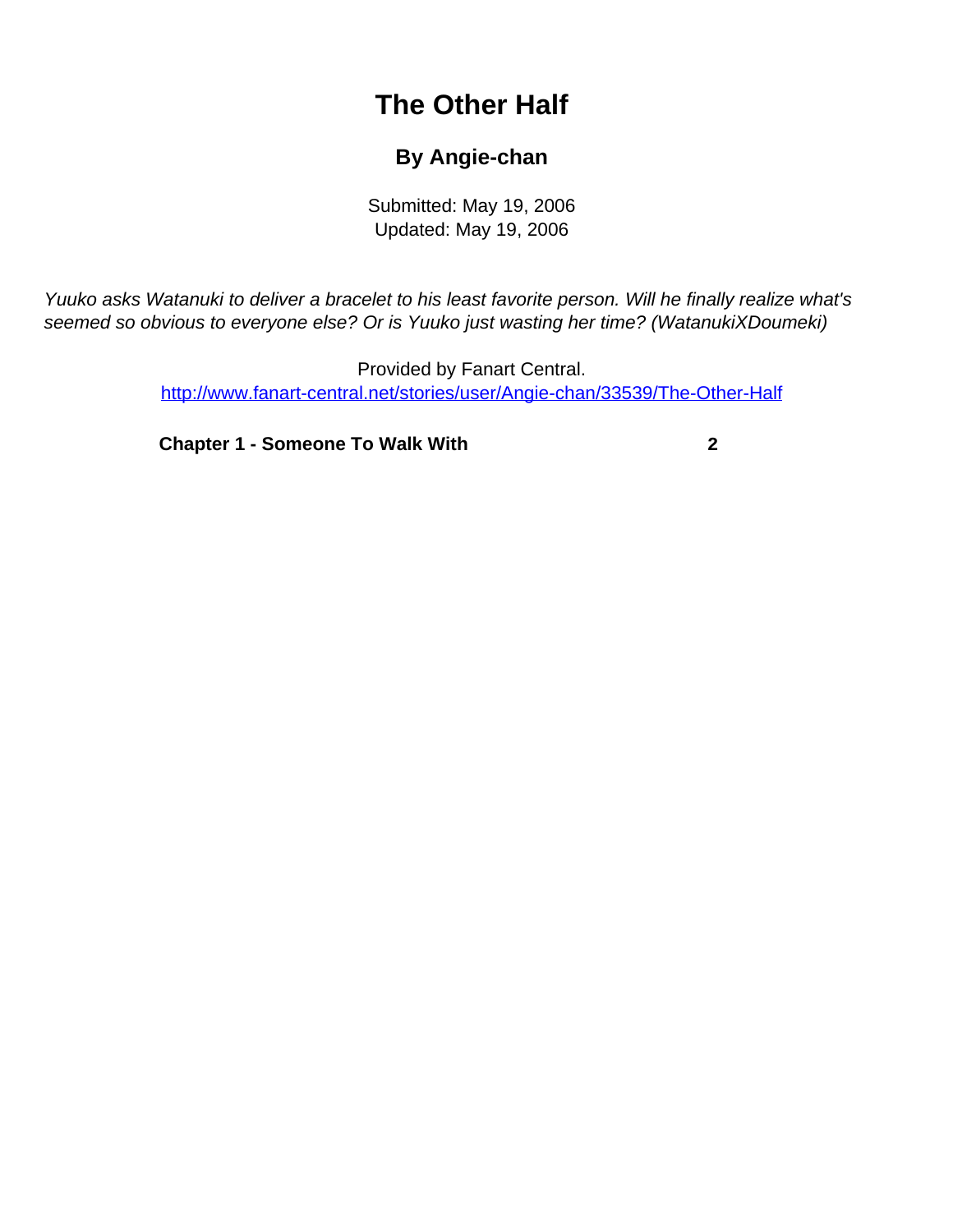## **1 - Someone To Walk With**

<span id="page-1-0"></span><!DOCTYPE HTML PUBLIC "-//W3C//DTD HTML 4.0 Transitional//EN" "http://www.w3.org/TR/REC-html40/loose.dtd"&at; <html> <head> <META HTTP-EQUIV="Content-Type" CONTENT="text/html; charset=iso-8859-15"> <META NAME="GENERATOR" CONTENT="wvWare/wvWare version 1.0.0"> <title> First off, just so all of you know, I've read up to chapter one hundred and I have no problem writing spoilers into a fic </title> </head> <body bgcolor="#FFFFFF" text="#000000" link="#0000ee" vlink="#551a8b">

<!--Section Begins--><br>

<p><div name="Normal" align="left" style=" padding: 0.00mm 0.00mm 0.00mm 0.00mm; ">

<p style="text-indent: 0.00mm; text-align: left; line-height: 4.166667mm; color: Black; background-color: White; ">

First off, just so all of you know, I've read up to chapter one hundred and I have no problem writing spoilers into a fic. If you're not caught up, don't blame me if I give things away. Second, this is my first xxxHOLiC fickie. I'm in dire need of more Holic-ie goodness, but sadly all I can do at the moment is wait for the movie to download. So instead of wallowing in misery, I've decided to vent my xxxHOLiC love by writing this fun little fan fiction. It will of course be about my new favorite pairing: Watanuki and Doumeki <3 If that doesn't sit right with you, do both of us a favor and stop reading now. </p></div>

<p><div name="Normal" align="left" style=" padding: 0.00mm 0.00mm 0.00mm 0.00mm; ">

<p style="text-indent: 0.00mm; text-align: left; line-height: 4.166667mm; color: Black; background-color: White; ">

 $<$ /p> $<$ /div>

<p><div name="Normal" align="left" style=" padding: 0.00mm 0.00mm 0.00mm 0.00mm; ">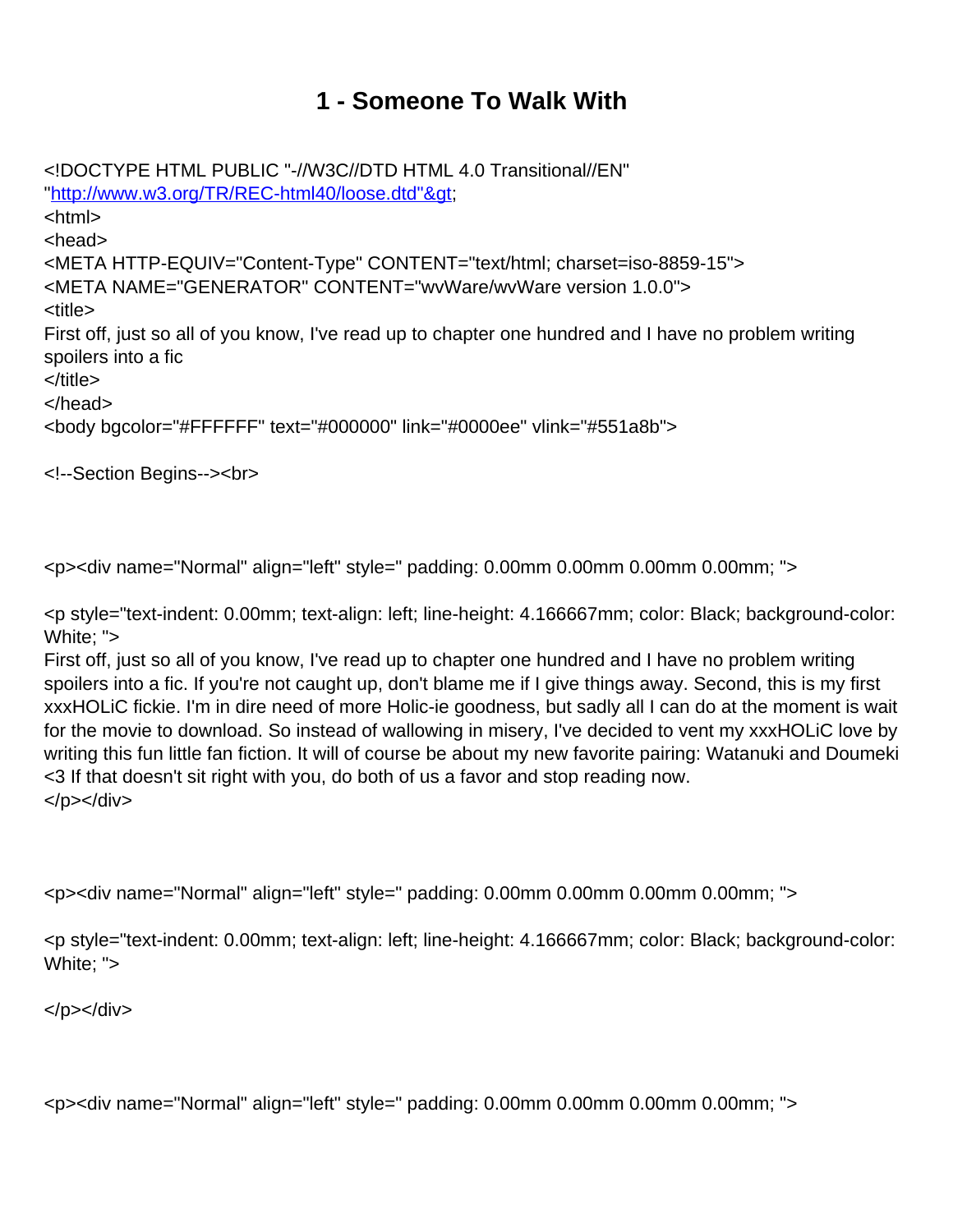<p style="text-indent: 0.00mm; text-align: left; line-height: 4.166667mm; color: Black; background-color: White: ">

Since this is my first fic written of this series, please let me know if anyone seems out of character. I'd appreciate it if you informed me in a polite way. I'm trying my best, so don't flame unless you're going to be creative and entertaining about it, okay? Right. Let the story begin! </p></div>

<p><div name="Normal" align="left" style=" padding: 0.00mm 0.00mm 0.00mm 0.00mm; ">

<p style="text-indent: 0.00mm; text-align: left; line-height: 4.166667mm; color: Black; background-color: White; ">

</p></div>

<p><div name="Normal" align="left" style=" padding: 0.00mm 0.00mm 0.00mm 0.00mm; ">

<p style="text-indent: 0.00mm; text-align: left; line-height: 4.166667mm; color: Black; background-color: White; ">

Disclaimer: If xxxHOLiC was mine, Doumeki would be naked a good majority of the time. But it's not, so he isn't. …Sigh.

</p></div>

<p><div name="Normal" align="left" style=" padding: 0.00mm 0.00mm 0.00mm 0.00mm; ">

<p style="text-indent: 0.00mm; text-align: left; line-height: 4.166667mm; color: Black; background-color: White; ">

</p></div>

<p><div name="Normal" align="left" style=" padding: 0.00mm 0.00mm 0.00mm 0.00mm; ">

<p style="text-indent: 0.00mm; text-align: left; line-height: 4.166667mm; color: Black; background-color: White; "> \*\*\*Chapter One: Someone To Walk With\*\*\* </p></div>

<p><div name="Normal" align="left" style=" padding: 0.00mm 0.00mm 0.00mm 0.00mm; ">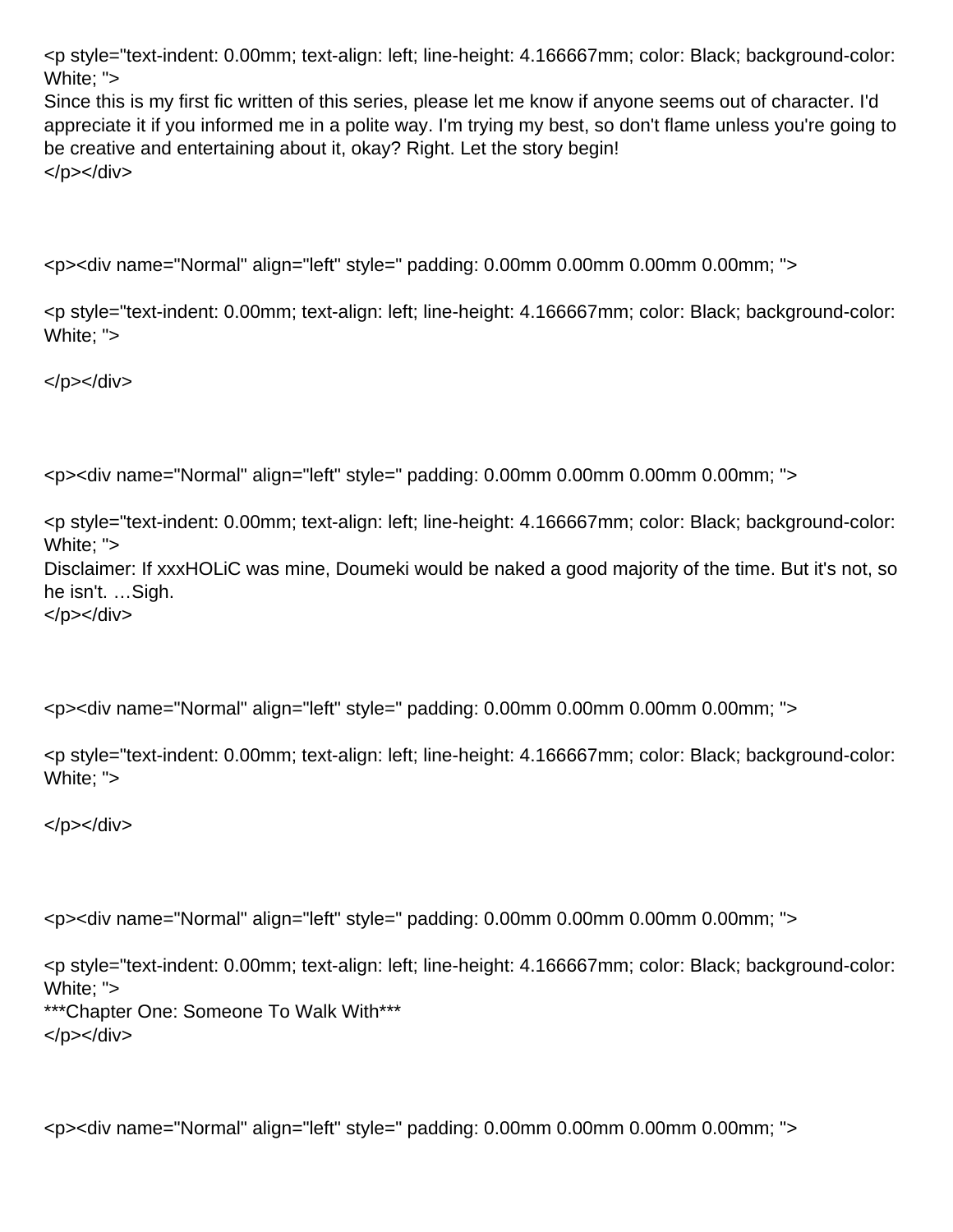<p style="text-indent: 0.00mm; text-align: left; line-height: 4.166667mm; color: Black; background-color: White; ">

</p></div>

```
<p><div name="Normal" align="left" style=" padding: 0.00mm 0.00mm 0.00mm 0.00mm; ">
```
<p style="text-indent: 0.00mm; text-align: left; line-height: 4.166667mm; color: Black; background-color: White; ">

"Damn that Yuuko! Why does she always make me do things like this!?" </p></div>

<p><div name="Normal" align="left" style=" padding: 0.00mm 0.00mm 0.00mm 0.00mm; ">

<p style="text-indent: 0.00mm; text-align: left; line-height: 4.166667mm; color: Black; background-color: White; ">

</p></div>

<p><div name="Normal" align="left" style=" padding: 0.00mm 0.00mm 0.00mm 0.00mm; ">

<p style="text-indent: 0.00mm; text-align: left; line-height: 4.166667mm; color: Black; background-color: White; ">

Watanuki walked, or rather stomped down the street shouting at nothing and performing what looked to those passing like a hideously mangled dance. However, to anyone who knew the dark-haired youth, it was his usual over dramatic gestures and mannerisms. As he sidestepped a mother walking with her child, he was almost certain they were giving him the same look he saw a woman give a crazy homeless man a day before.

</p></div>

<p><div name="Normal" align="left" style=" padding: 0.00mm 0.00mm 0.00mm 0.00mm; ">

<p style="text-indent: 0.00mm; text-align: left; line-height: 4.166667mm; color: Black; background-color: White; ">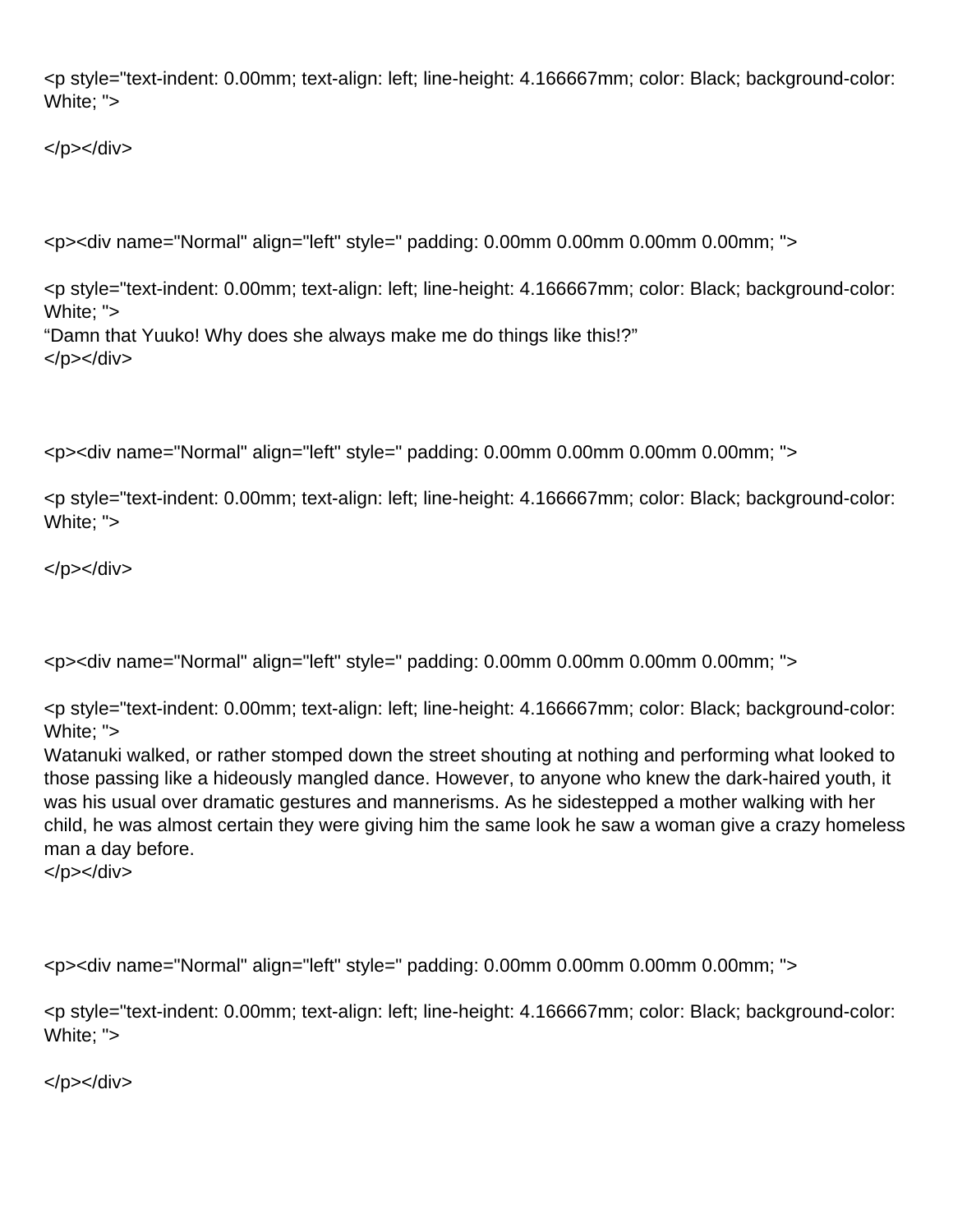<p style="text-indent: 0.00mm; text-align: left; line-height: 4.166667mm; color: Black; background-color: White; ">

"This is somehow Yuuko-san's fault!" He growled, quieter than before. An image of a taller boy smirking popped into his mind. "No! It's that Doumeki's fault! If I wasn't so angry about Yuuko-san sending me to see him, I wouldn't have been-"

</p></div>

<p><div name="Normal" align="left" style=" padding: 0.00mm 0.00mm 0.00mm 0.00mm; ">

<p style="text-indent: 0.00mm; text-align: left; line-height: 4.166667mm; color: Black; background-color: White; ">

</p></div>

<p><div name="Normal" align="left" style=" padding: 0.00mm 0.00mm 0.00mm 0.00mm; ">

<p style="text-indent: 0.00mm; text-align: left; line-height: 4.166667mm; color: Black; background-color: White; "> "Flailing around like an idiot?" </p></div>

<p><div name="Normal" align="left" style=" padding: 0.00mm 0.00mm 0.00mm 0.00mm; ">

<p style="text-indent: 0.00mm; text-align: left; line-height: 4.166667mm; color: Black; background-color: White; ">

</p></div>

<p><div name="Normal" align="left" style=" padding: 0.00mm 0.00mm 0.00mm 0.00mm; ">

<p style="text-indent: 0.00mm; text-align: left; line-height: 4.166667mm; color: Black; background-color: White; ">

"Yes, that's- YOU!" Watanuki pointed angrily at his `friend' who suddenly stood in front of him. "Why are you here? And how dare you call me an idiot!?" </p></div>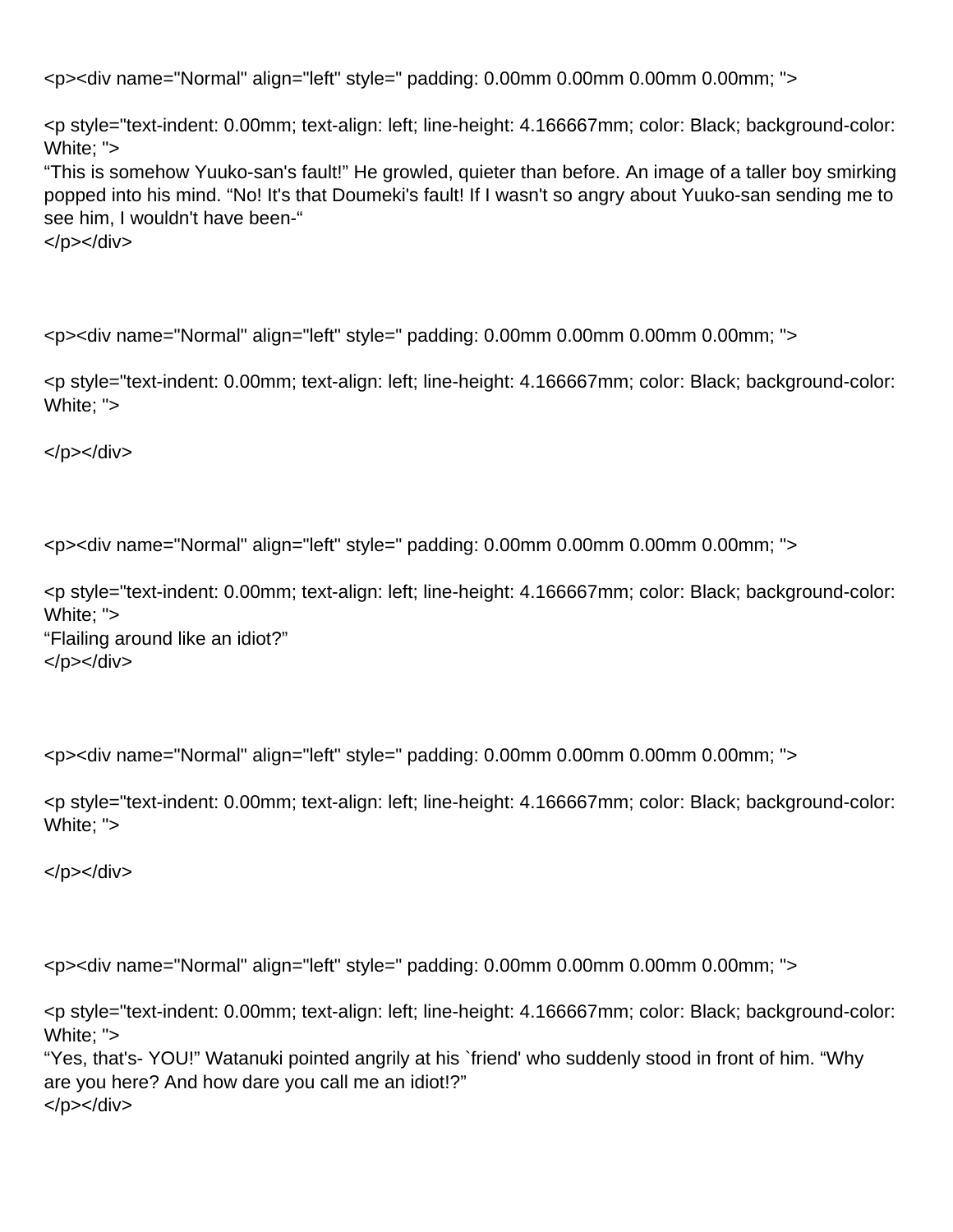<p style="text-indent: 0.00mm; text-align: left; line-height: 4.166667mm; color: Black; background-color: White; ">

</p></div>

<p><div name="Normal" align="left" style=" padding: 0.00mm 0.00mm 0.00mm 0.00mm; ">

<p style="text-indent: 0.00mm; text-align: left; line-height: 4.166667mm; color: Black; background-color: White; ">

Doumeki calmly ignored his classmate's usual melodrama. "So, that woman wanted you to see me?" </p></div>

<p><div name="Normal" align="left" style=" padding: 0.00mm 0.00mm 0.00mm 0.00mm; ">

<p style="text-indent: 0.00mm; text-align: left; line-height: 4.166667mm; color: Black; background-color: White; ">

</p></div>

<p><div name="Normal" align="left" style=" padding: 0.00mm 0.00mm 0.00mm 0.00mm; ">

<p style="text-indent: 0.00mm; text-align: left; line-height: 4.166667mm; color: Black; background-color: White; ">

"You're not listening!" Slumping his shoulders, the boy turned around. "Yuuko-san, why do you do these things to me…?" He began to turn back towards Shizuka and nearly fell over when the taller boy was inches away from him. "Gah! Don't surprise me like that!!" </p></div>

<p><div name="Normal" align="left" style=" padding: 0.00mm 0.00mm 0.00mm 0.00mm; ">

<p style="text-indent: 0.00mm; text-align: left; line-height: 4.166667mm; color: Black; background-color: White; ">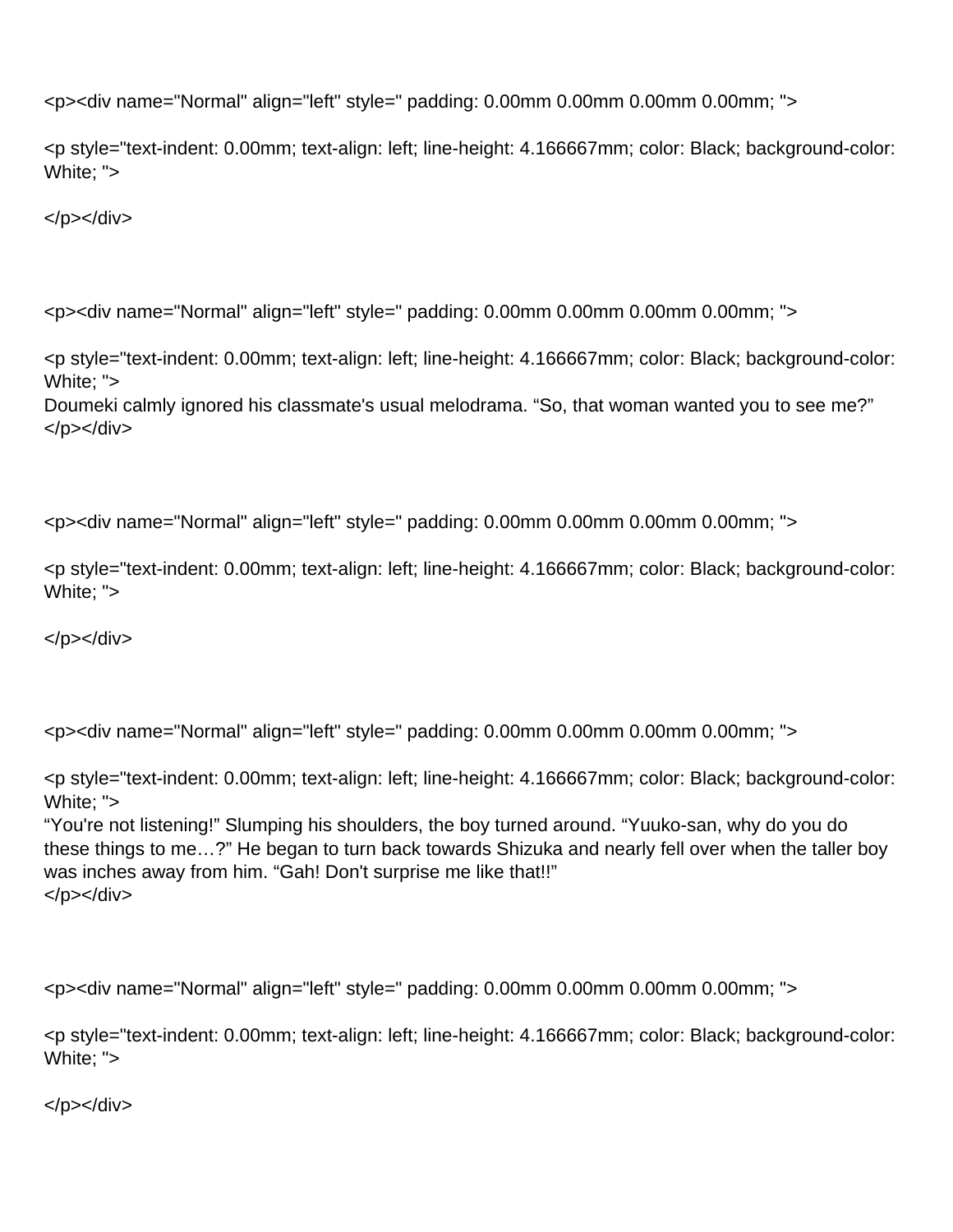<p style="text-indent: 0.00mm; text-align: left; line-height: 4.166667mm; color: Black; background-color: White; "> "So, why did you need to see me?" </p></div>

<p><div name="Normal" align="left" style=" padding: 0.00mm 0.00mm 0.00mm 0.00mm; ">

<p style="text-indent: 0.00mm; text-align: left; line-height: 4.166667mm; color: Black; background-color: White; ">

</p></div>

<p><div name="Normal" align="left" style=" padding: 0.00mm 0.00mm 0.00mm 0.00mm; ">

<p style="text-indent: 0.00mm; text-align: left; line-height: 4.166667mm; color: Black; background-color: White; ">

Watanuki glared before reaching into his pocket. Once he found what he was looking for, he held it out to Doumeki. "Here," A light blush was hinted across his cheeks. "She told me to give this to you." </p></div>

<p><div name="Normal" align="left" style=" padding: 0.00mm 0.00mm 0.00mm 0.00mm; ">

<p style="text-indent: 0.00mm; text-align: left; line-height: 4.166667mm; color: Black; background-color: White; ">

</p></div>

<p><div name="Normal" align="left" style=" padding: 0.00mm 0.00mm 0.00mm 0.00mm; ">

<p style="text-indent: 0.00mm; text-align: left; line-height: 4.166667mm; color: Black; background-color: White; "> The taller boy eyed the object before taking it. Holding it with two fingers, he turned his gaze back to Kimihiro. "What is it?"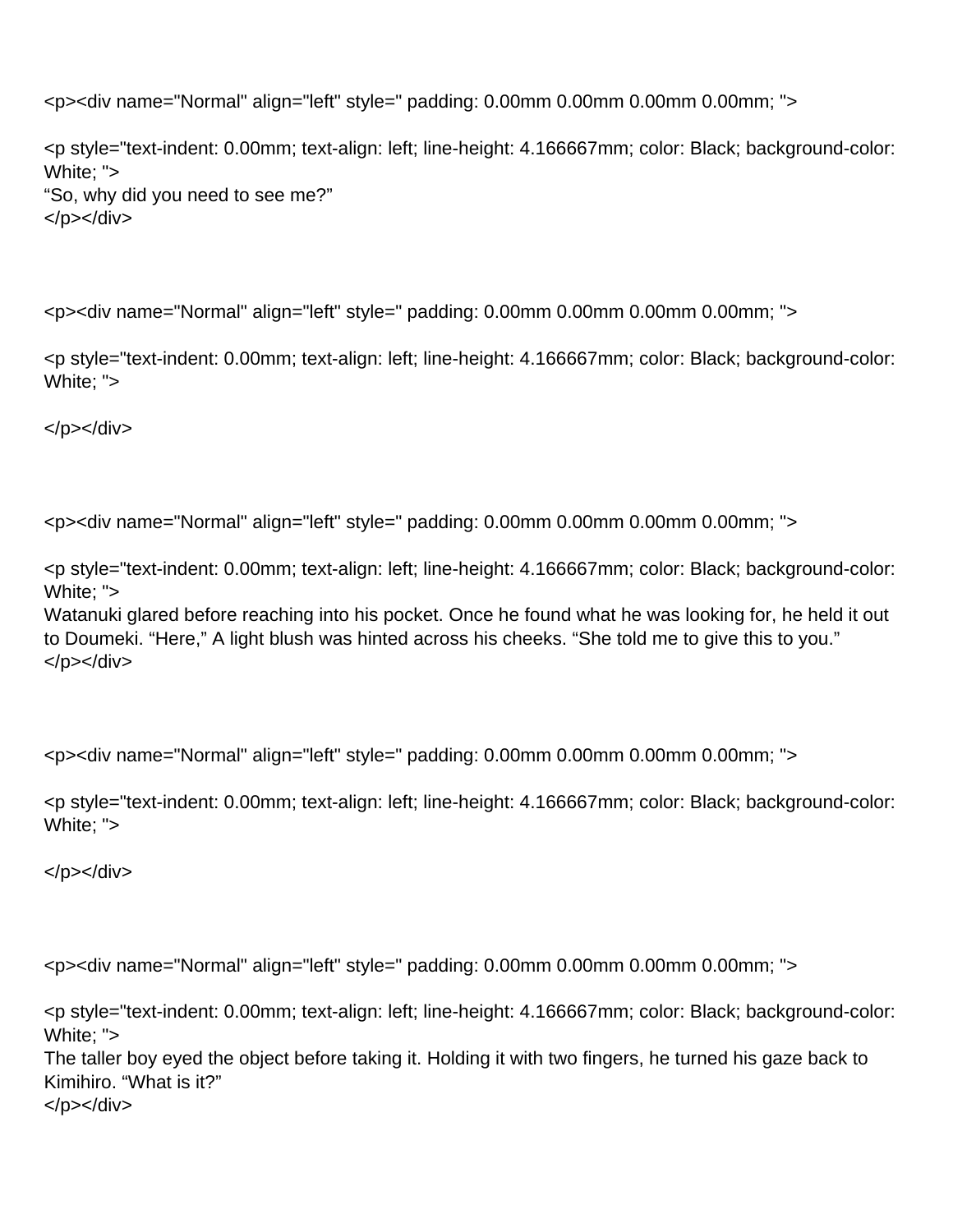```
<p><div name="Normal" align="left" style=" padding: 0.00mm 0.00mm 0.00mm 0.00mm; ">
```
<p style="text-indent: 0.00mm; text-align: left; line-height: 4.166667mm; color: Black; background-color: White; ">

</p></div>

```
<p><div name="Normal" align="left" style=" padding: 0.00mm 0.00mm 0.00mm 0.00mm; ">
```
<p style="text-indent: 0.00mm; text-align: left; line-height: 4.166667mm; color: Black; background-color: White; "> "What does it look like??" </p></div>

```
<p><div name="Normal" align="left" style=" padding: 0.00mm 0.00mm 0.00mm 0.00mm; ">
```
<p style="text-indent: 0.00mm; text-align: left; line-height: 4.166667mm; color: Black; background-color: White; ">

</p></div>

```
<p><div name="Normal" align="left" style=" padding: 0.00mm 0.00mm 0.00mm 0.00mm; ">
```

```
<p style="text-indent: 0.00mm; text-align: left; line-height: 4.166667mm; color: Black; background-color:
White; ">
"It looks like a bracelet…"
</p></div>
```
<p><div name="Normal" align="left" style=" padding: 0.00mm 0.00mm 0.00mm 0.00mm; ">

```
<p style="text-indent: 0.00mm; text-align: left; line-height: 4.166667mm; color: Black; background-color:
White; ">
```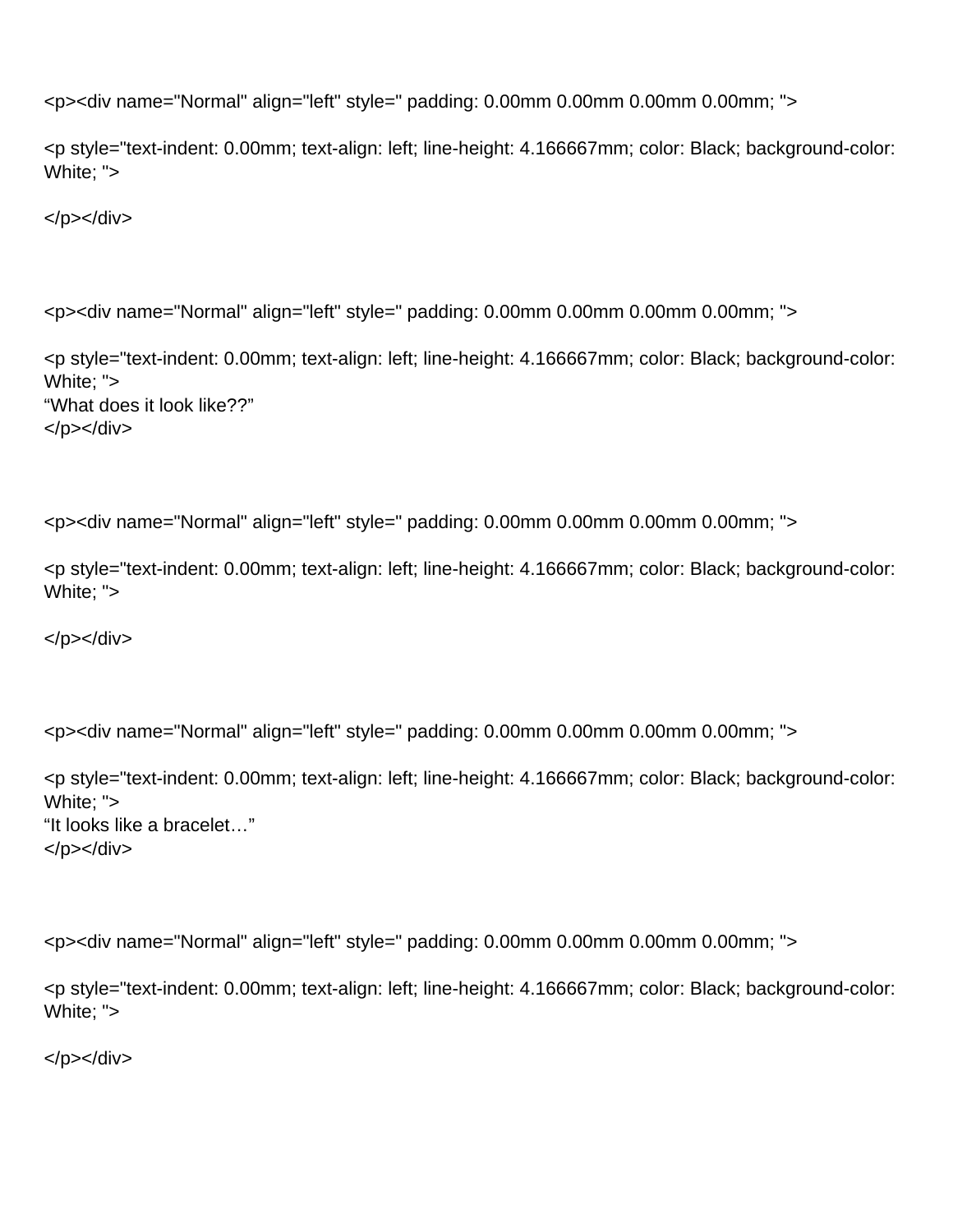<p style="text-indent: 0.00mm; text-align: left; line-height: 4.166667mm; color: Black; background-color: White; "> "Then why are you asking me if you already know what it is!?" </p></div>

<p><div name="Normal" align="left" style=" padding: 0.00mm 0.00mm 0.00mm 0.00mm; ">

<p style="text-indent: 0.00mm; text-align: left; line-height: 4.166667mm; color: Black; background-color: White; ">

</p></div>

<p><div name="Normal" align="left" style=" padding: 0.00mm 0.00mm 0.00mm 0.00mm; ">

<p style="text-indent: 0.00mm; text-align: left; line-height: 4.166667mm; color: Black; background-color: White; "> Doumeki's expression stayed the same. "I meant, what is it for?" </p></div>

<p><div name="Normal" align="left" style=" padding: 0.00mm 0.00mm 0.00mm 0.00mm; ">

<p style="text-indent: 0.00mm; text-align: left; line-height: 4.166667mm; color: Black; background-color: White; ">

</p></div>

<p><div name="Normal" align="left" style=" padding: 0.00mm 0.00mm 0.00mm 0.00mm; ">

<p style="text-indent: 0.00mm; text-align: left; line-height: 4.166667mm; color: Black; background-color: White; ">

Watanuki threw his hands up in the air. "How should I know? You could ask Yuuko-san, but I doubt that witch would tell you anything useful!" He stood up straight and posed with his arms crossed and one finger on his chin. "She'd probably say something like: `You'll find that bracelet to be very useful' or `I'll tell you but you'll have to pay the appropriate price…'" He wrapped his arms around himself and dropped to the ground. "Yuuko-san, why are you so cruel!?" He could just imagine the older woman holding a drink and laughing at him that very moment. </p></div>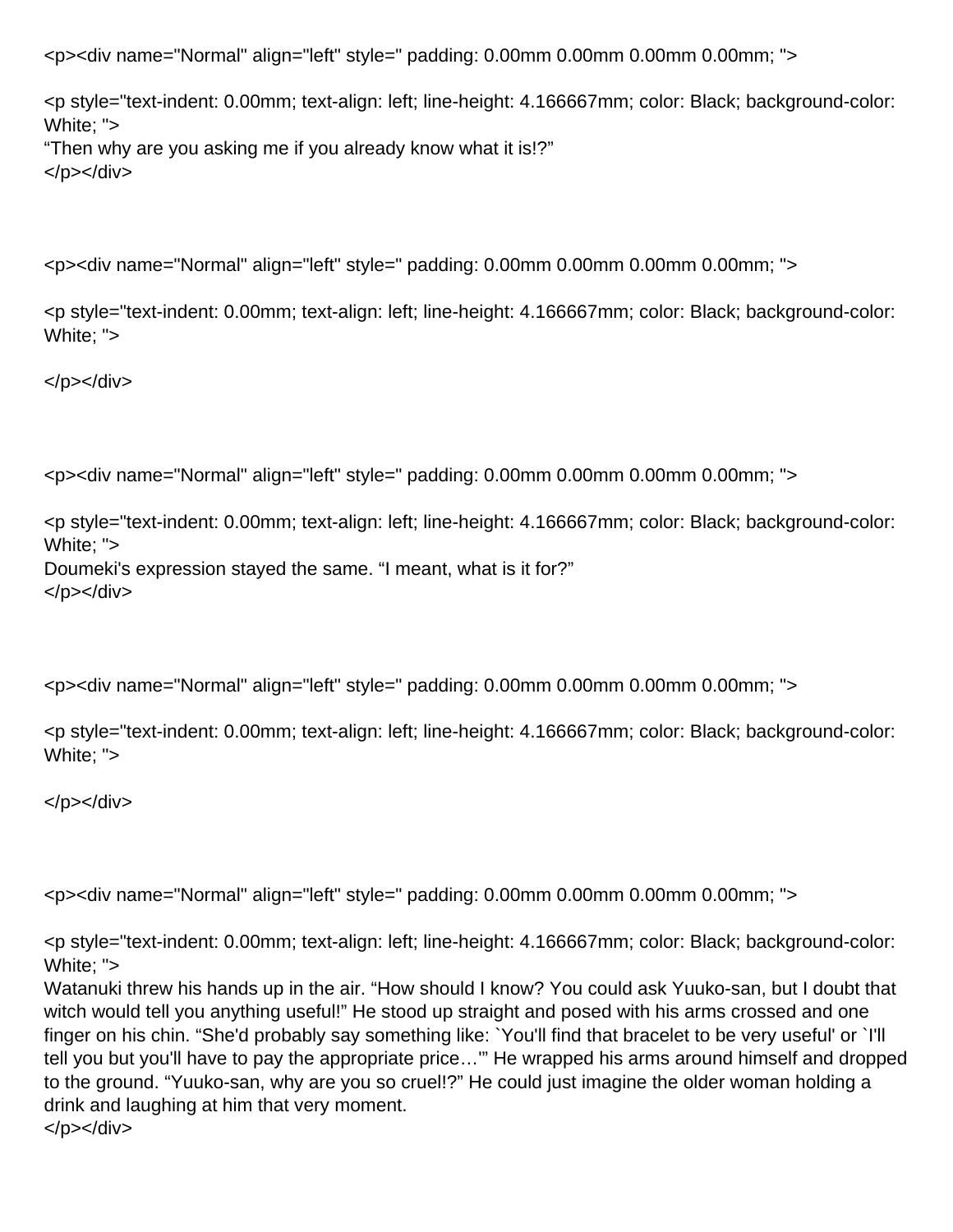<p style="text-indent: 0.00mm; text-align: left; line-height: 4.166667mm; color: Black; background-color: White; ">

</p></div>

<p><div name="Normal" align="left" style=" padding: 0.00mm 0.00mm 0.00mm 0.00mm; ">

<p style="text-indent: 0.00mm; text-align: left; line-height: 4.166667mm; color: Black; background-color: White: ">

Shizuka removed his hands from his ears. "You're energetic today."

</p></div>

<p><div name="Normal" align="left" style=" padding: 0.00mm 0.00mm 0.00mm 0.00mm; ">

<p style="text-indent: 0.00mm; text-align: left; line-height: 4.166667mm; color: Black; background-color: White; ">

 $<$ /p> $<$ /div>

<p><div name="Normal" align="left" style=" padding: 0.00mm 0.00mm 0.00mm 0.00mm; ">

<p style="text-indent: 0.00mm; text-align: left; line-height: 4.166667mm; color: Black; background-color: White: ">

Leaping to his feet, Watanuki pointed his finger once again at his companion. "Don't make fun of me, you-!" As the light caught Doumeki's eyes it only took a single pang of guilt to make him completely lose his train of thought. He lowered his hand and turned away. "Since I, the great Watanuki am so compassionate, I'll let that slide for now." He began to walk away. Without turning around, he added: "Yuuko-san says to wear that bracelet on your right wrist. Don't be surprised if she wants you to pay for it later."

</p></div>

<p><div name="Normal" align="left" style=" padding: 0.00mm 0.00mm 0.00mm 0.00mm; ">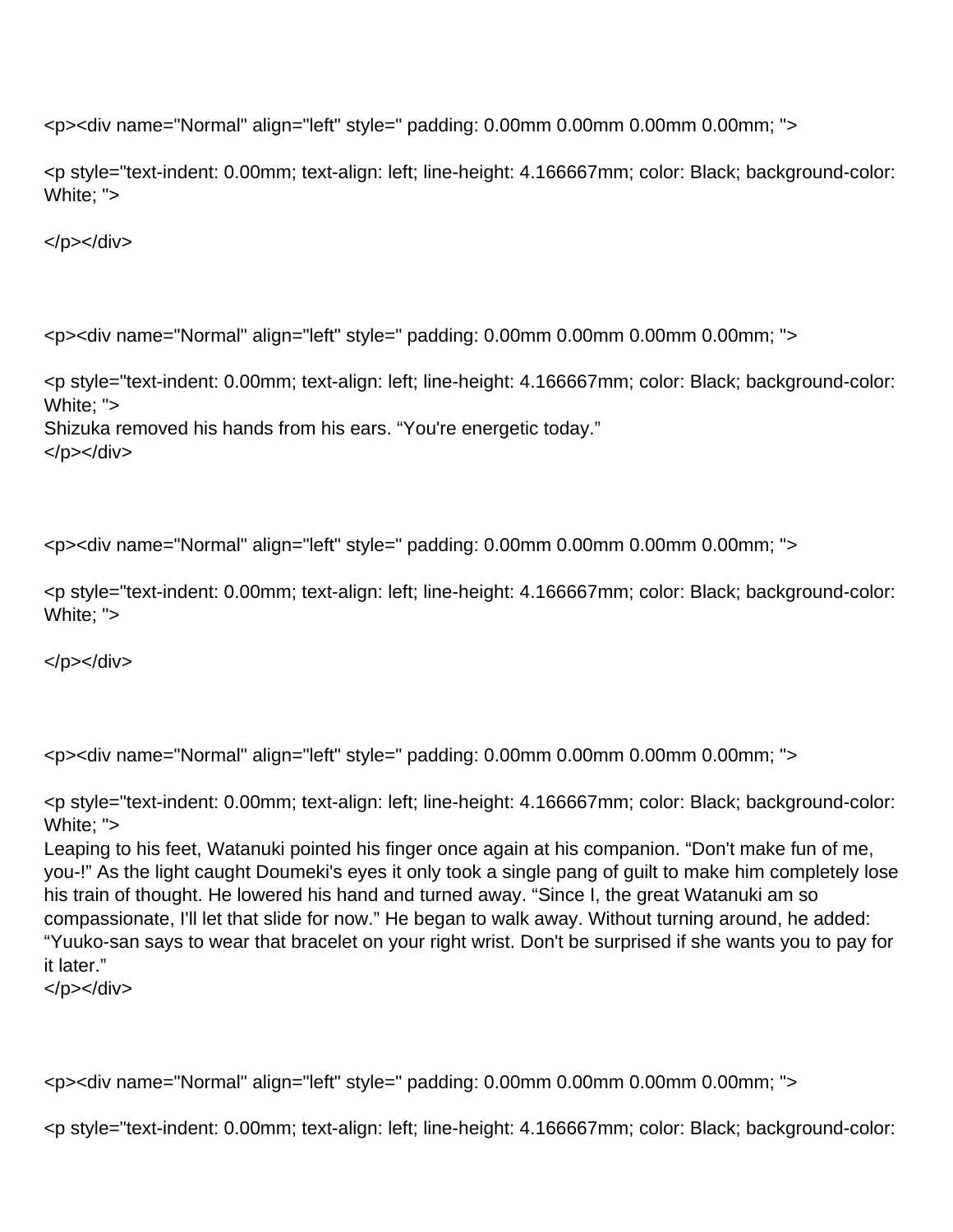## White; ">

</p></div>

<p><div name="Normal" align="left" style=" padding: 0.00mm 0.00mm 0.00mm 0.00mm; ">

<p style="text-indent: 0.00mm; text-align: left; line-height: 4.166667mm; color: Black; background-color: White; "> Doumeki looked once more at the bracelet before walking after Watanuki. </p></div>

<p><div name="Normal" align="left" style=" padding: 0.00mm 0.00mm 0.00mm 0.00mm; ">

<p style="text-indent: 0.00mm; text-align: left; line-height: 4.166667mm; color: Black; background-color: White; ">

</p></div>

<p><div name="Normal" align="left" style=" padding: 0.00mm 0.00mm 0.00mm 0.00mm; ">

<p style="text-indent: 0.00mm; text-align: left; line-height: 4.166667mm; color: Black; background-color: White; ">

It wasn't long before the shorter boy realized what was going on. "Stop following me! Are you some kind of stalker??"

</p></div>

<p><div name="Normal" align="left" style=" padding: 0.00mm 0.00mm 0.00mm 0.00mm; ">

<p style="text-indent: 0.00mm; text-align: left; line-height: 4.166667mm; color: Black; background-color: White; ">

</p></div>

<p><div name="Normal" align="left" style=" padding: 0.00mm 0.00mm 0.00mm 0.00mm; ">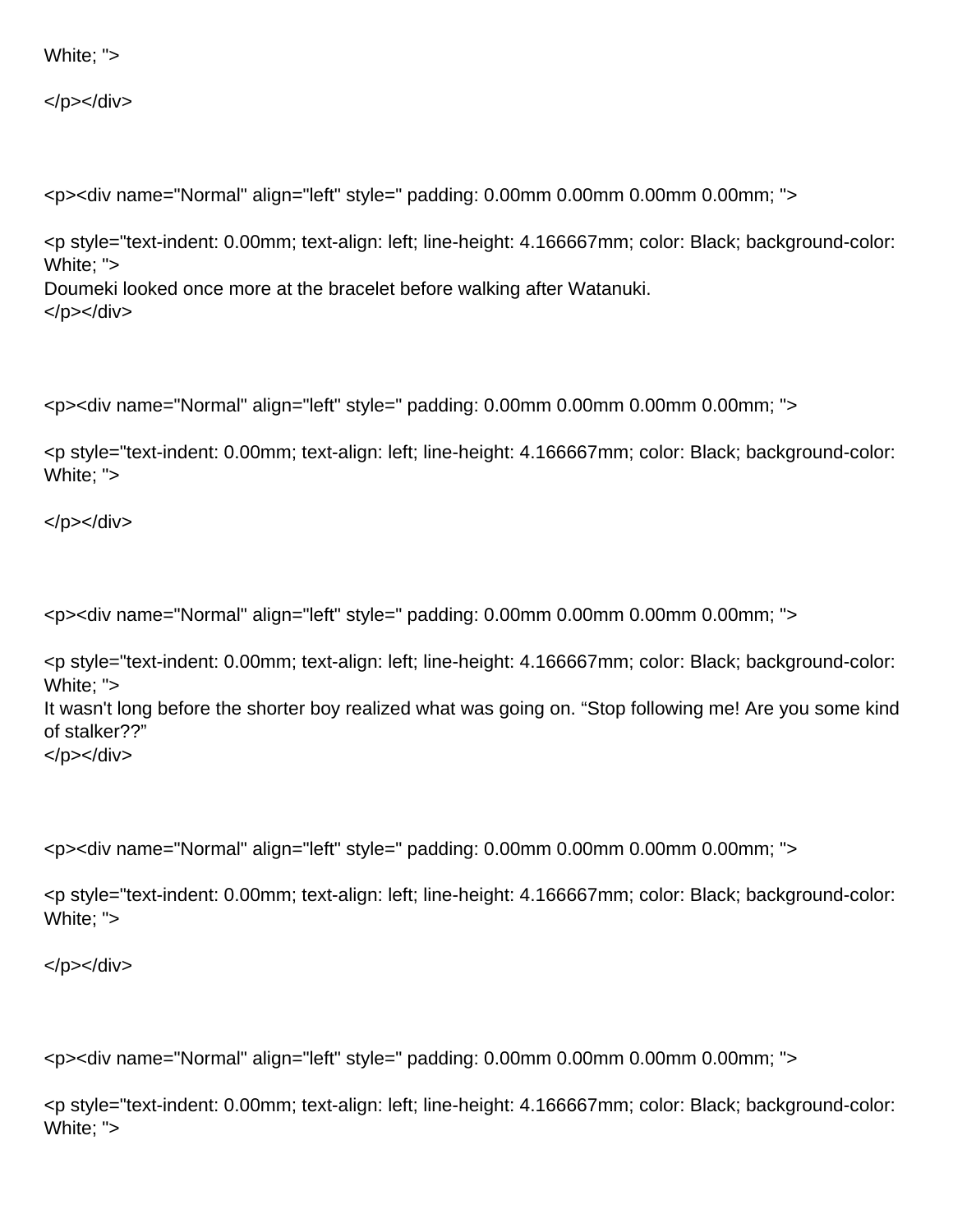"I'm not following you." He answered, his expression unchanged. "I was going this way before I ran into you." </p></div>

<p><div name="Normal" align="left" style=" padding: 0.00mm 0.00mm 0.00mm 0.00mm; ">

<p style="text-indent: 0.00mm; text-align: left; line-height: 4.166667mm; color: Black; background-color: White; ">

</p></div>

<p><div name="Normal" align="left" style=" padding: 0.00mm 0.00mm 0.00mm 0.00mm; ">

<p style="text-indent: 0.00mm; text-align: left; line-height: 4.166667mm; color: Black; background-color: White; ">

"Then walk on the other side of the street!" The boy gestured dramatically toward the opposing sidewalk. "I don't want to have to walk with you!" </p></div>

<p><div name="Normal" align="left" style=" padding: 0.00mm 0.00mm 0.00mm 0.00mm; ">

<p style="text-indent: 0.00mm; text-align: left; line-height: 4.166667mm; color: Black; background-color: White; ">

</p></div>

<p><div name="Normal" align="left" style=" padding: 0.00mm 0.00mm 0.00mm 0.00mm; ">

<p style="text-indent: 0.00mm; text-align: left; line-height: 4.166667mm; color: Black; background-color: White; "> "I'll walk wherever I want." </p></div>

<p><div name="Normal" align="left" style=" padding: 0.00mm 0.00mm 0.00mm 0.00mm; ">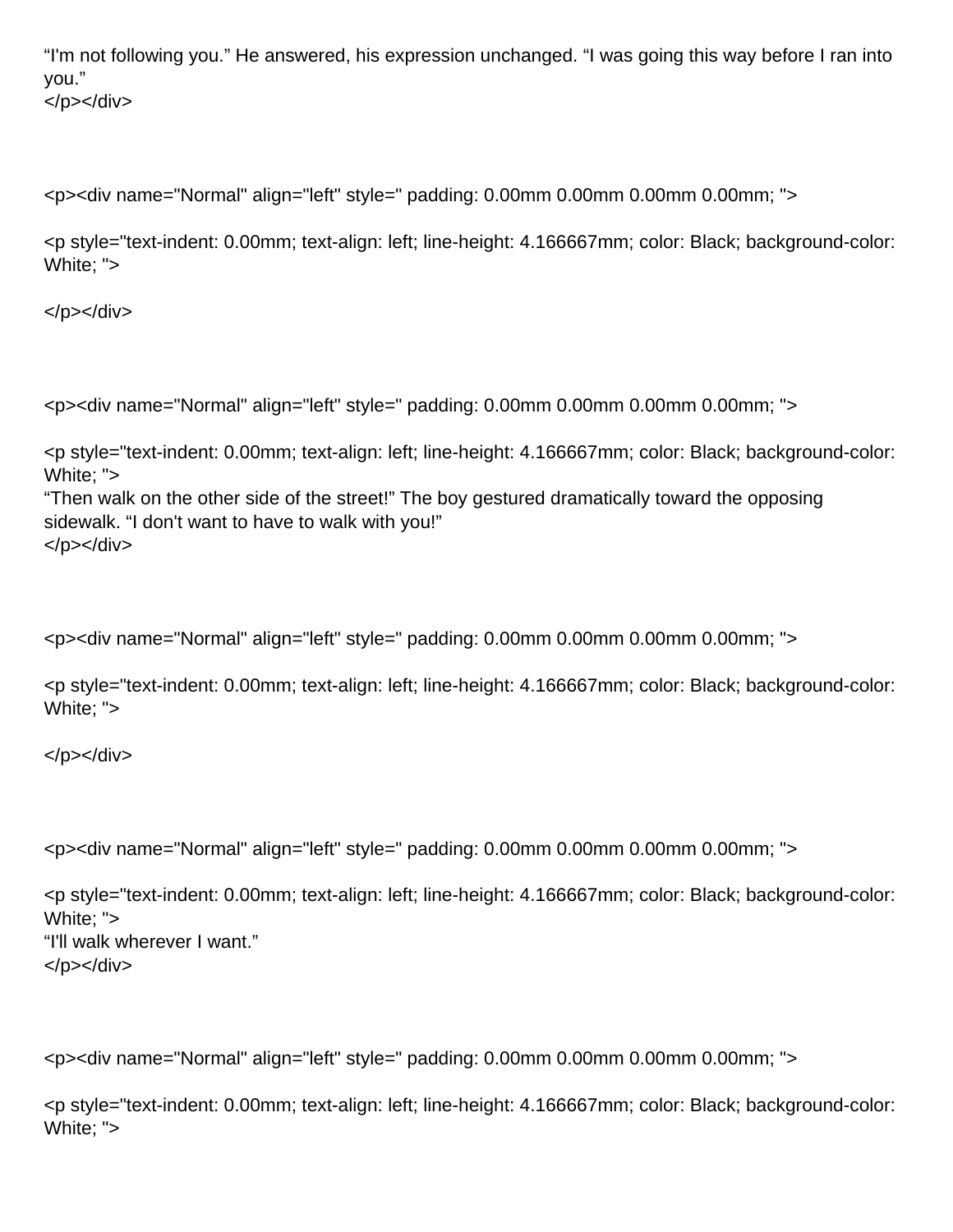</p></div>

<p><div name="Normal" align="left" style=" padding: 0.00mm 0.00mm 0.00mm 0.00mm; ">

<p style="text-indent: 0.00mm; text-align: left; line-height: 4.166667mm; color: Black; background-color: White: "> Growling, Watanuki stomped toward the crosswalk. "Fine! I'd rather walk over there than be seen… with..." He trailed off as a giant billowing mass of evil appeared on the other side of the street. Tears streamed down his cheeks. "Why does my luck have to be like this…?"

</p></div>

<p><div name="Normal" align="left" style=" padding: 0.00mm 0.00mm 0.00mm 0.00mm; ">

<p style="text-indent: 0.00mm; text-align: left; line-height: 4.166667mm; color: Black; background-color: White; ">

</p></div>

<p><div name="Normal" align="left" style=" padding: 0.00mm 0.00mm 0.00mm 0.00mm; ">

<p style="text-indent: 0.00mm; text-align: left; line-height: 4.166667mm; color: Black; background-color: White; ">

All the other boy could see was empty air, but he could guess what was there by the expression on Kimihiro's face. "Is it a big one?" </p></div>

<p><div name="Normal" align="left" style=" padding: 0.00mm 0.00mm 0.00mm 0.00mm; ">

<p style="text-indent: 0.00mm; text-align: left; line-height: 4.166667mm; color: Black; background-color: White; ">

</p></div>

<p><div name="Normal" align="left" style=" padding: 0.00mm 0.00mm 0.00mm 0.00mm; ">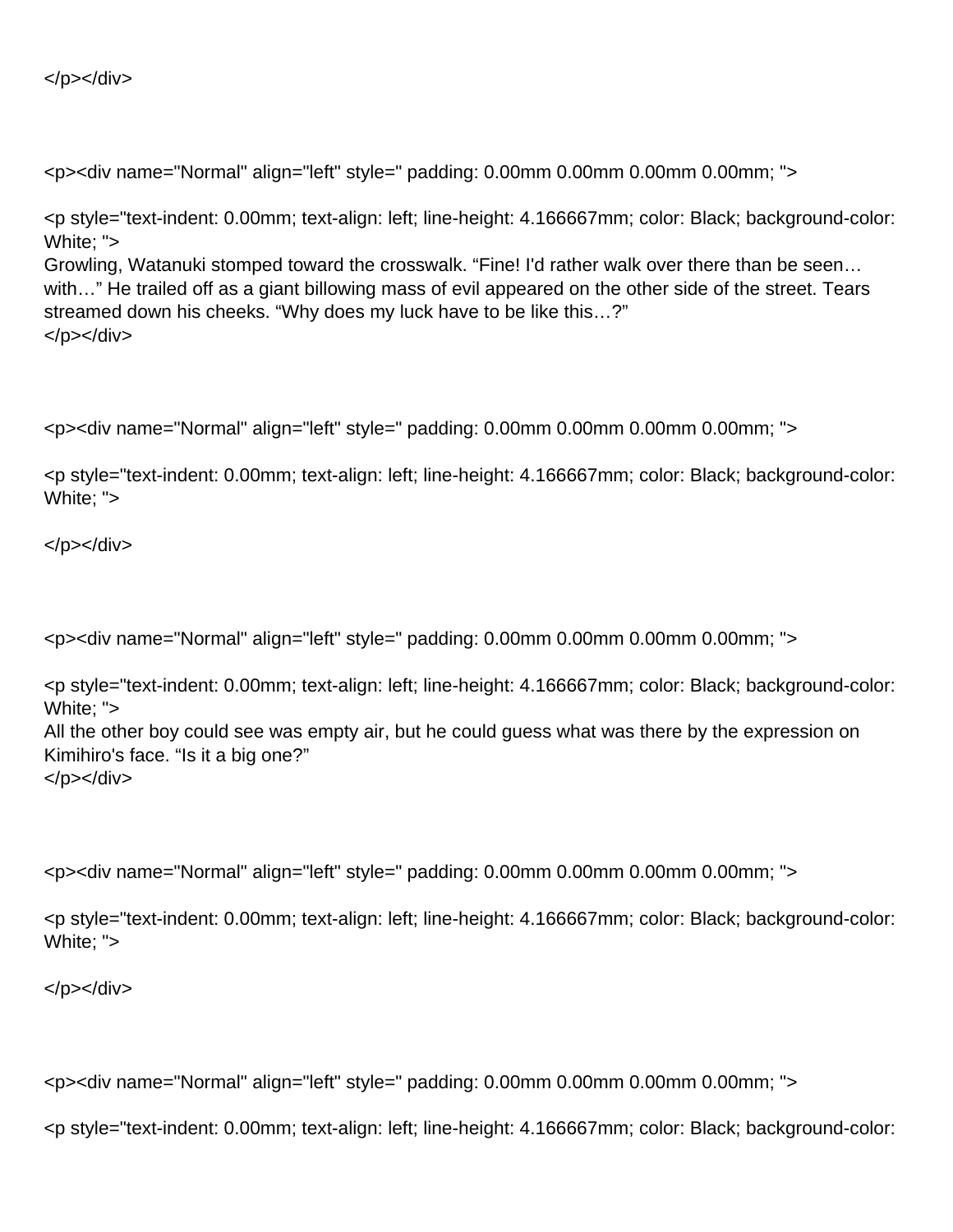White; "> "…Yeah, it's huge." </p></div>

<p><div name="Normal" align="left" style=" padding: 0.00mm 0.00mm 0.00mm 0.00mm; ">

<p style="text-indent: 0.00mm; text-align: left; line-height: 4.166667mm; color: Black; background-color: White; ">

</p></div>

<p><div name="Normal" align="left" style=" padding: 0.00mm 0.00mm 0.00mm 0.00mm; ">

<p style="text-indent: 0.00mm; text-align: left; line-height: 4.166667mm; color: Black; background-color: White; "> "Do you need me to walk you back?" </p></div>

<p><div name="Normal" align="left" style=" padding: 0.00mm 0.00mm 0.00mm 0.00mm; ">

<p style="text-indent: 0.00mm; text-align: left; line-height: 4.166667mm; color: Black; background-color: White; ">

</p></div>

<p><div name="Normal" align="left" style=" padding: 0.00mm 0.00mm 0.00mm 0.00mm; ">

<p style="text-indent: 0.00mm; text-align: left; line-height: 4.166667mm; color: Black; background-color: White; ">

Part of Watanuki was touched by the hint of concern in his friend's voice. Unfortunately, the other part wanted to punch the other boy for insinuating that he couldn't walk home by himself. So instead of answering, he just sighed and continued walking down the sidewalk, ignoring the creature looming just a few yards away.

</p></div>

<p><div name="Normal" align="left" style=" padding: 0.00mm 0.00mm 0.00mm 0.00mm; ">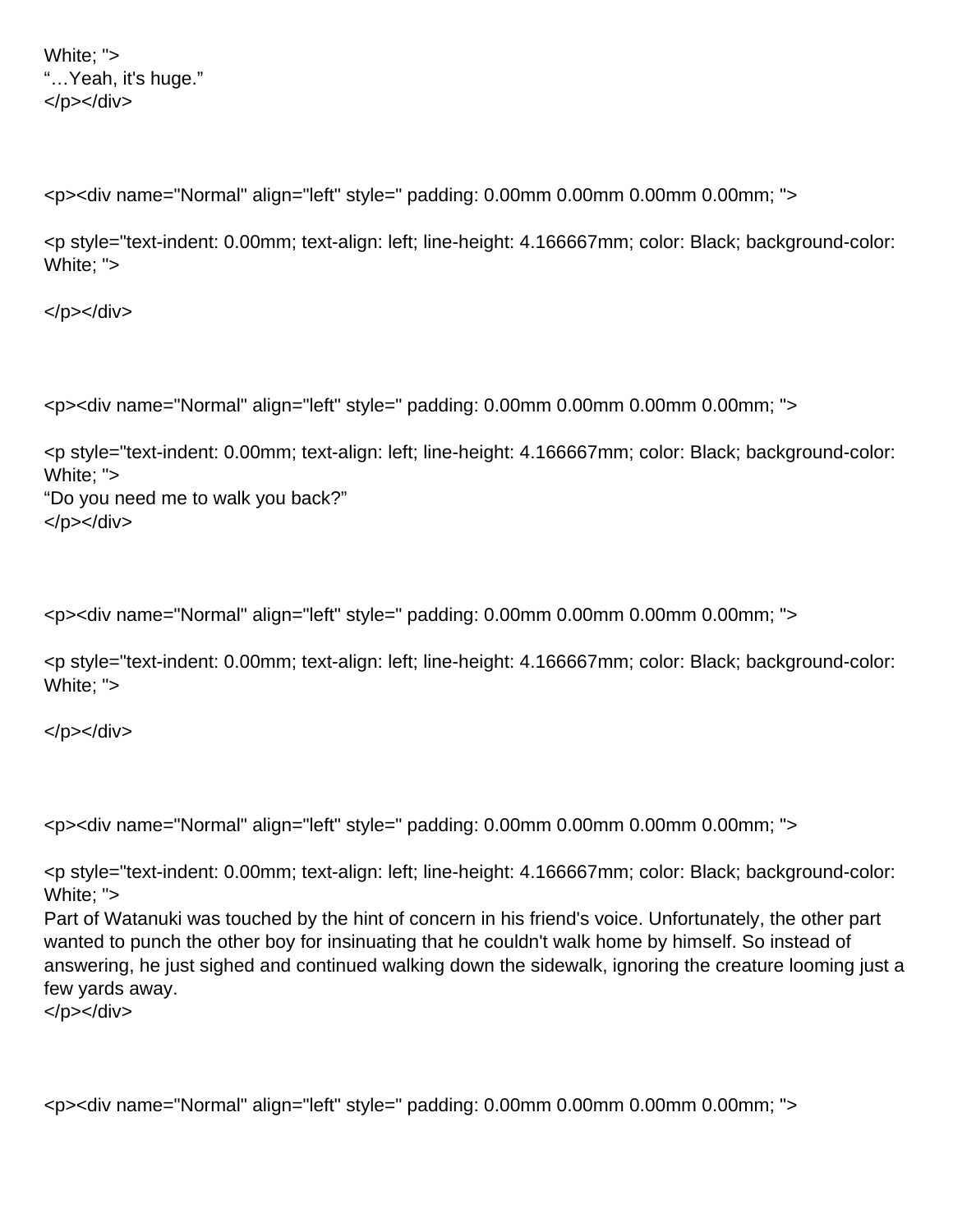<p style="text-indent: 0.00mm; text-align: left; line-height: 4.166667mm; color: Black; background-color: White; ">

</p></div>

<p><div name="Normal" align="left" style=" padding: 0.00mm 0.00mm 0.00mm 0.00mm; ">

<p style="text-indent: 0.00mm; text-align: left; line-height: 4.166667mm; color: Black; background-color: White; "> He looked straight ahead. "So, what do you want in your lunch tomorrow?" </p></div>

<p><div name="Normal" align="left" style=" padding: 0.00mm 0.00mm 0.00mm 0.00mm; ">

<p style="text-indent: 0.00mm; text-align: left; line-height: 4.166667mm; color: Black; background-color: White; ">

</p></div>

<p><div name="Normal" align="left" style=" padding: 0.00mm 0.00mm 0.00mm 0.00mm; ">

<p style="text-indent: 0.00mm; text-align: left; line-height: 4.166667mm; color: Black; background-color: White; "> The taller boy considered for a moment. "How about… Hansuke Nabe." </p></div>

<p><div name="Normal" align="left" style=" padding: 0.00mm 0.00mm 0.00mm 0.00mm; ">

<p style="text-indent: 0.00mm; text-align: left; line-height: 4.166667mm; color: Black; background-color: White; ">

</p></div>

<p><div name="Normal" align="left" style=" padding: 0.00mm 0.00mm 0.00mm 0.00mm; ">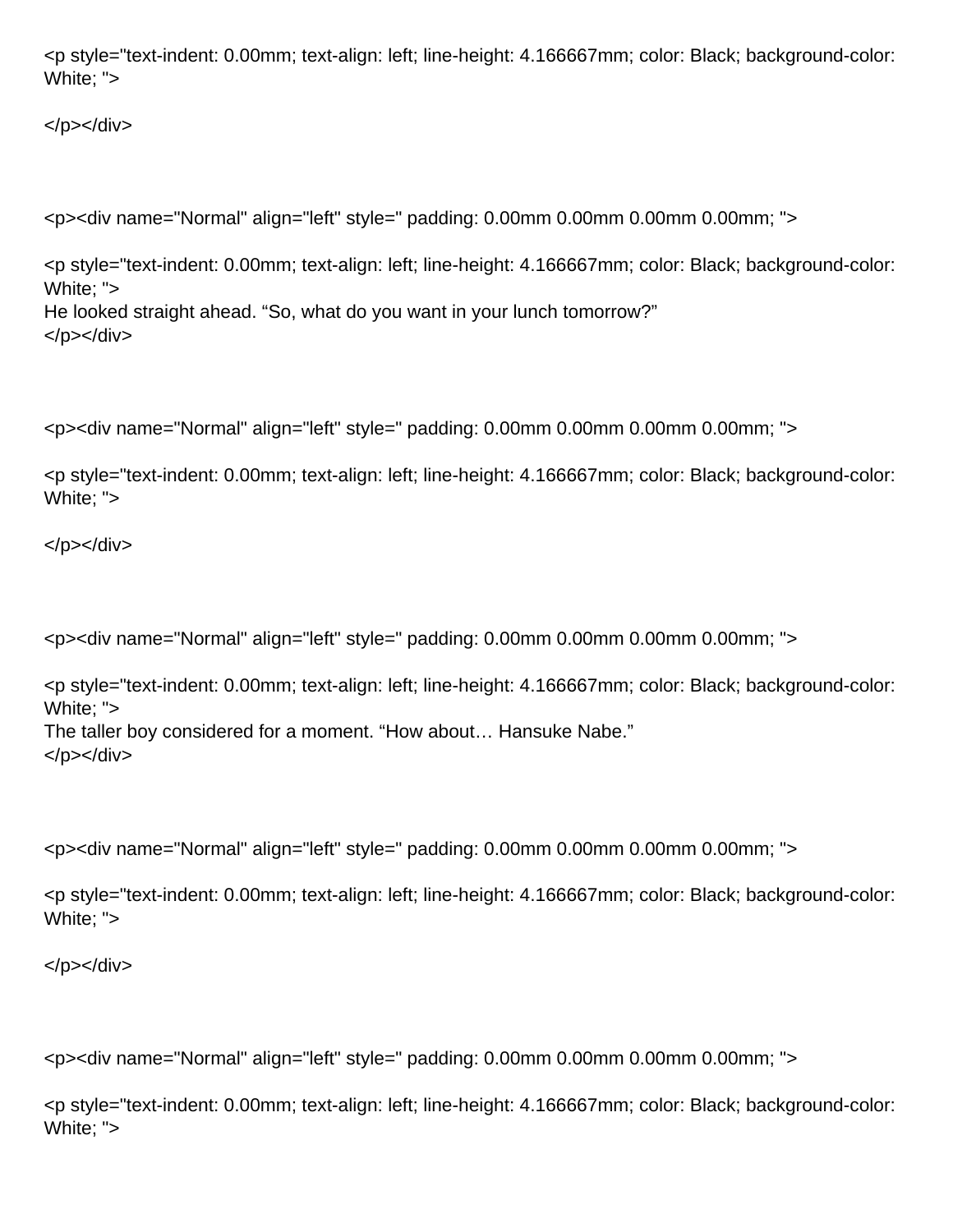Watanuki clenched his fists. He was just about to yell at his companion when he remembered the way one of Doumeki's eyes looked slightly different from the other. Then he remembered that it was because of him. He sighed once more and relaxed his hands. "Fine, whatever you want." </p></div>

<p><div name="Normal" align="left" style=" padding: 0.00mm 0.00mm 0.00mm 0.00mm; ">

<p style="text-indent: 0.00mm; text-align: left; line-height: 4.166667mm; color: Black; background-color: White; ">

</p></div>

<p><div name="Normal" align="left" style=" padding: 0.00mm 0.00mm 0.00mm 0.00mm; ">

<p style="text-indent: 0.00mm; text-align: left; line-height: 4.166667mm; color: Black; background-color: White; ">

 $"$ …" </p></div>

<p><div name="Normal" align="left" style=" padding: 0.00mm 0.00mm 0.00mm 0.00mm; ">

<p style="text-indent: 0.00mm; text-align: left; line-height: 4.166667mm; color: Black; background-color: White; ">

</p></div>

<p><div name="Normal" align="left" style=" padding: 0.00mm 0.00mm 0.00mm 0.00mm; ">

<p style="text-indent: 0.00mm; text-align: left; line-height: 4.166667mm; color: Black; background-color: White; "> He turned and shouted at his friend. "But I had better hear a `thank you, Watanuki-sama' tomorrow!"

</p></div>

<p><div name="Normal" align="left" style=" padding: 0.00mm 0.00mm 0.00mm 0.00mm; ">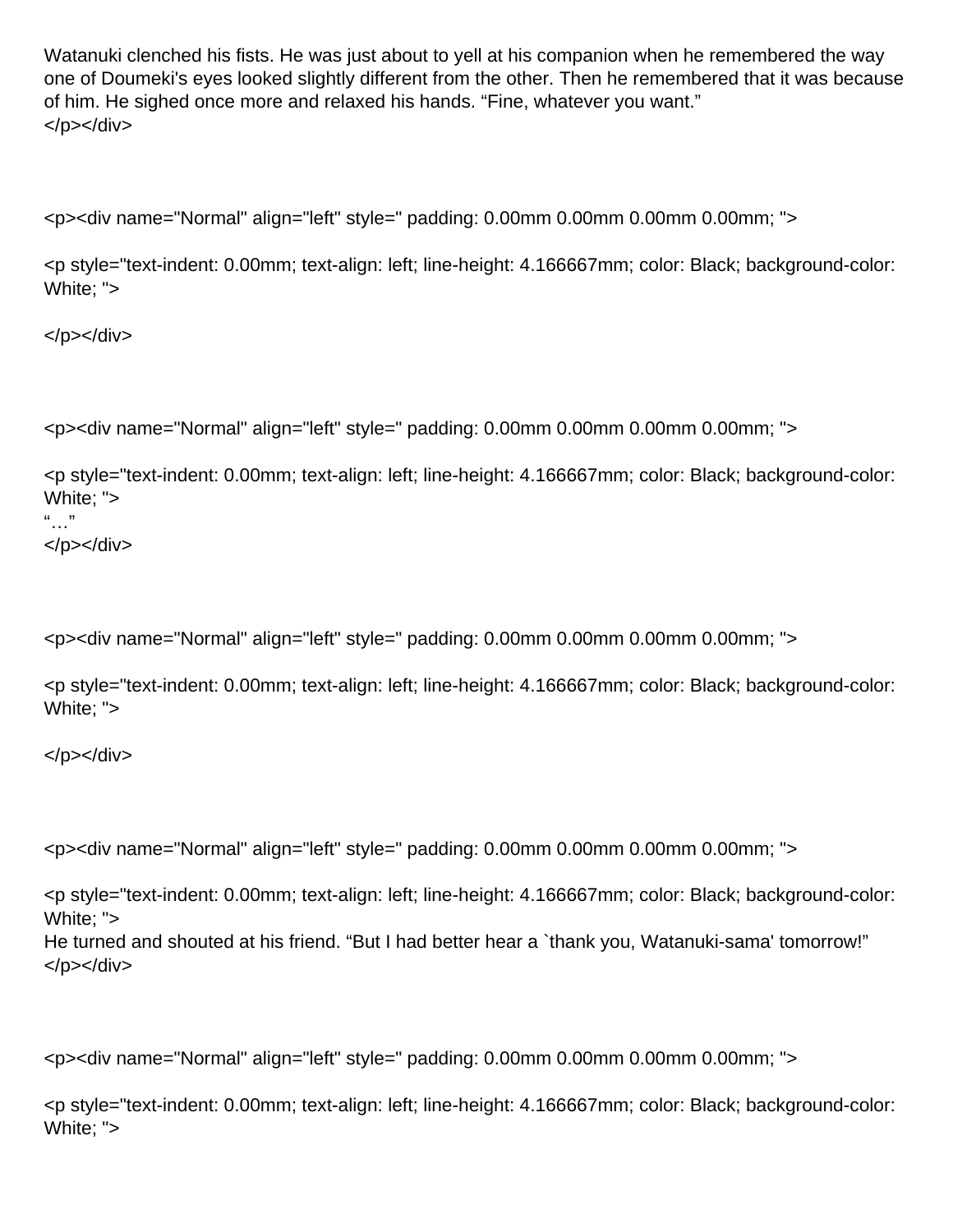```
</p></div>
```
<p style="text-indent: 0.00mm; text-align: left; line-height: 4.166667mm; color: Black; background-color: White; "> "Whatever…" </p></div>

<p><div name="Normal" align="left" style=" padding: 0.00mm 0.00mm 0.00mm 0.00mm; ">

<p style="text-indent: 0.00mm; text-align: left; line-height: 4.166667mm; color: Black; background-color: White; ">

</p></div>

<p><div name="Normal" align="left" style=" padding: 0.00mm 0.00mm 0.00mm 0.00mm; ">

<p style="text-indent: 0.00mm; text-align: left; line-height: 4.166667mm; color: Black; background-color: White; "> "Hey! Don't blame me if I accidentally spill bleach in your food!" </p></div>

<p><div name="Normal" align="left" style=" padding: 0.00mm 0.00mm 0.00mm 0.00mm; ">

<p style="text-indent: 0.00mm; text-align: left; line-height: 4.166667mm; color: Black; background-color: White; ">

</p></div>

<p><div name="Normal" align="left" style=" padding: 0.00mm 0.00mm 0.00mm 0.00mm; ">

<p style="text-indent: 0.00mm; text-align: left; line-height: 4.166667mm; color: Black; background-color: White; "> "As long as it doesn't ruin the taste." </p></div>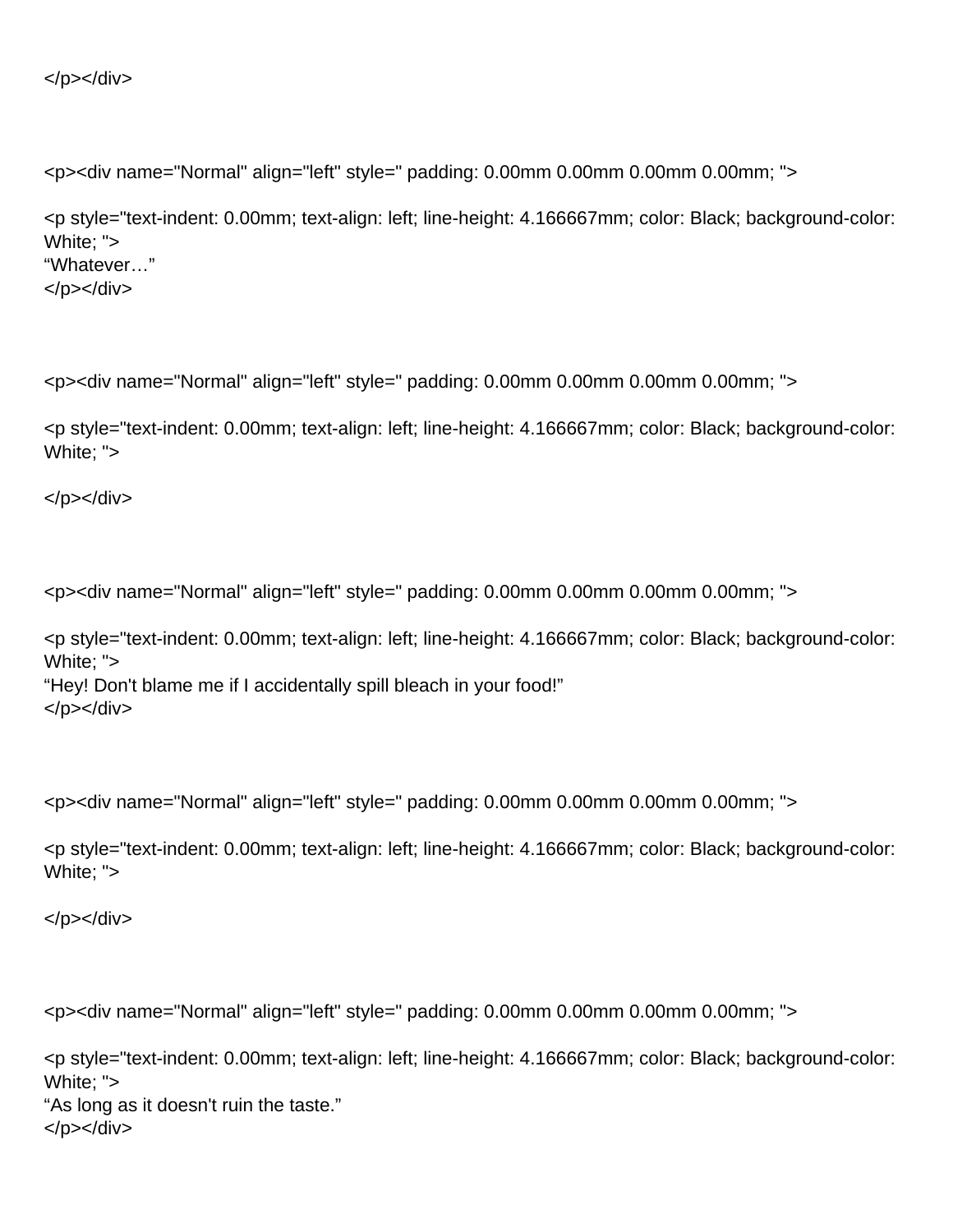<p style="text-indent: 0.00mm; text-align: left; line-height: 4.166667mm; color: Black; background-color: White; ">

</p></div>

<p><div name="Normal" align="left" style=" padding: 0.00mm 0.00mm 0.00mm 0.00mm; ">

<p style="text-indent: 0.00mm; text-align: left; line-height: 4.166667mm; color: Black; background-color: White: ">

Watanuki bristled. "Is that all you can think about?? You deserve to be poisoned, you know that!?" </p></div>

<p><div name="Normal" align="left" style=" padding: 0.00mm 0.00mm 0.00mm 0.00mm; ">

<p style="text-indent: 0.00mm; text-align: left; line-height: 4.166667mm; color: Black; background-color: White; ">

 $<$ /p> $<$ /div>

<p><div name="Normal" align="left" style=" padding: 0.00mm 0.00mm 0.00mm 0.00mm; ">

<p style="text-indent: 0.00mm; text-align: left; line-height: 4.166667mm; color: Black; background-color: White: ">

Doumeki, who was effectively tuning out Kimihiro raised his hand to scratch his head and remembered the bracelet he still held in his hand. It was rather plain. Just a silver chain with a single charm on it. It looked like a butterfly with its wings folded. He examined the clasp. He knew he wouldn't be able to put it on himself. Especially seeing as he was right-handed and he would need his left hand to put it on. </p></div>

<p><div name="Normal" align="left" style=" padding: 0.00mm 0.00mm 0.00mm 0.00mm; ">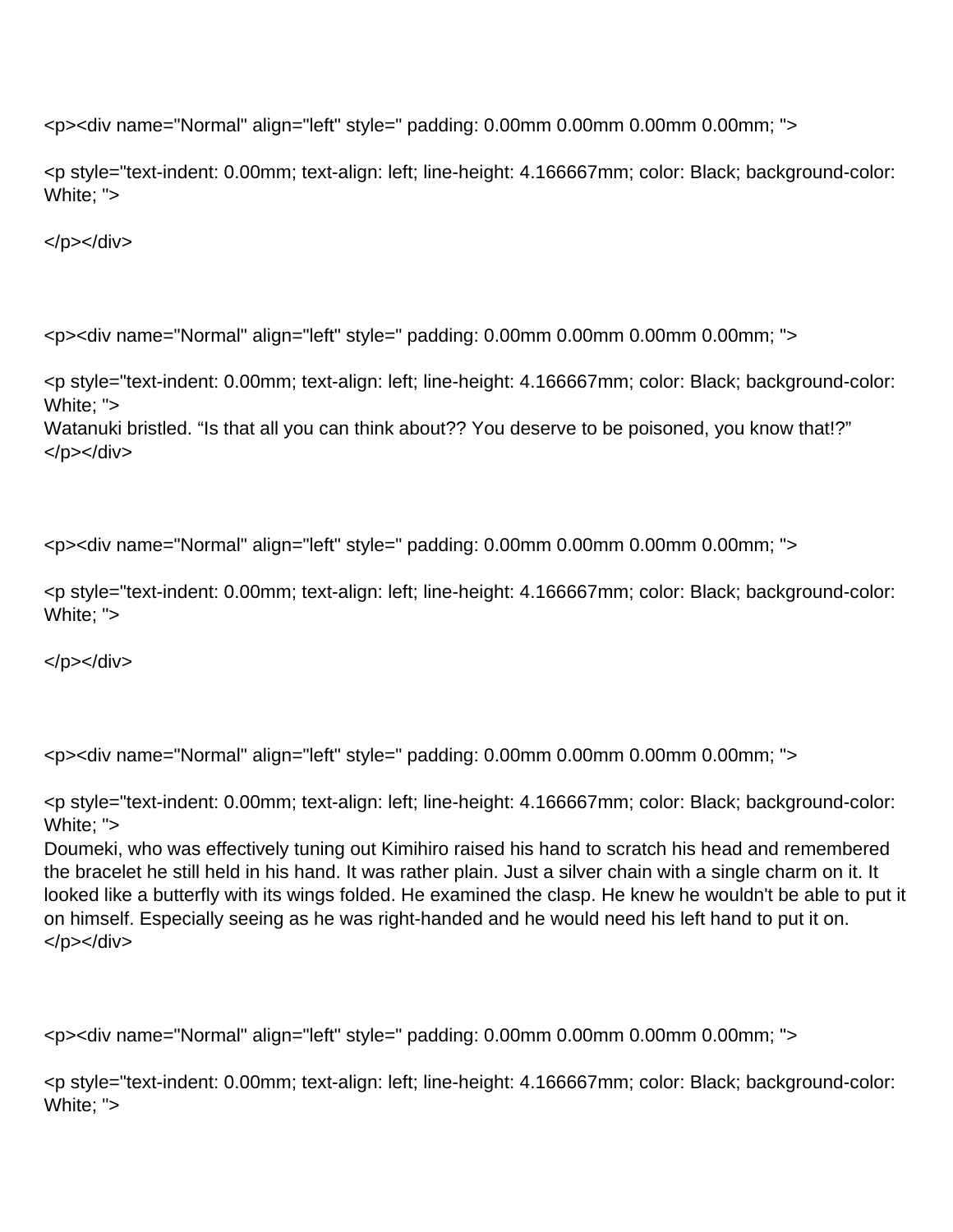```
</p></div>
```
<p style="text-indent: 0.00mm; text-align: left; line-height: 4.166667mm; color: Black; background-color: White; "> "Oi." </p></div>

<p><div name="Normal" align="left" style=" padding: 0.00mm 0.00mm 0.00mm 0.00mm; ">

<p style="text-indent: 0.00mm; text-align: left; line-height: 4.166667mm; color: Black; background-color: White; ">

</p></div>

<p><div name="Normal" align="left" style=" padding: 0.00mm 0.00mm 0.00mm 0.00mm; ">

<p style="text-indent: 0.00mm; text-align: left; line-height: 4.166667mm; color: Black; background-color: White; "> "How many times do I have to tell you??" He turned angrily. "My name's not `oi'!" </p></div>

<p><div name="Normal" align="left" style=" padding: 0.00mm 0.00mm 0.00mm 0.00mm; ">

<p style="text-indent: 0.00mm; text-align: left; line-height: 4.166667mm; color: Black; background-color: White; ">

</p></div>

<p><div name="Normal" align="left" style=" padding: 0.00mm 0.00mm 0.00mm 0.00mm; ">

<p style="text-indent: 0.00mm; text-align: left; line-height: 4.166667mm; color: Black; background-color: White; "> Shizuka held up the bracelet. "Give me a hand with this." </p></div>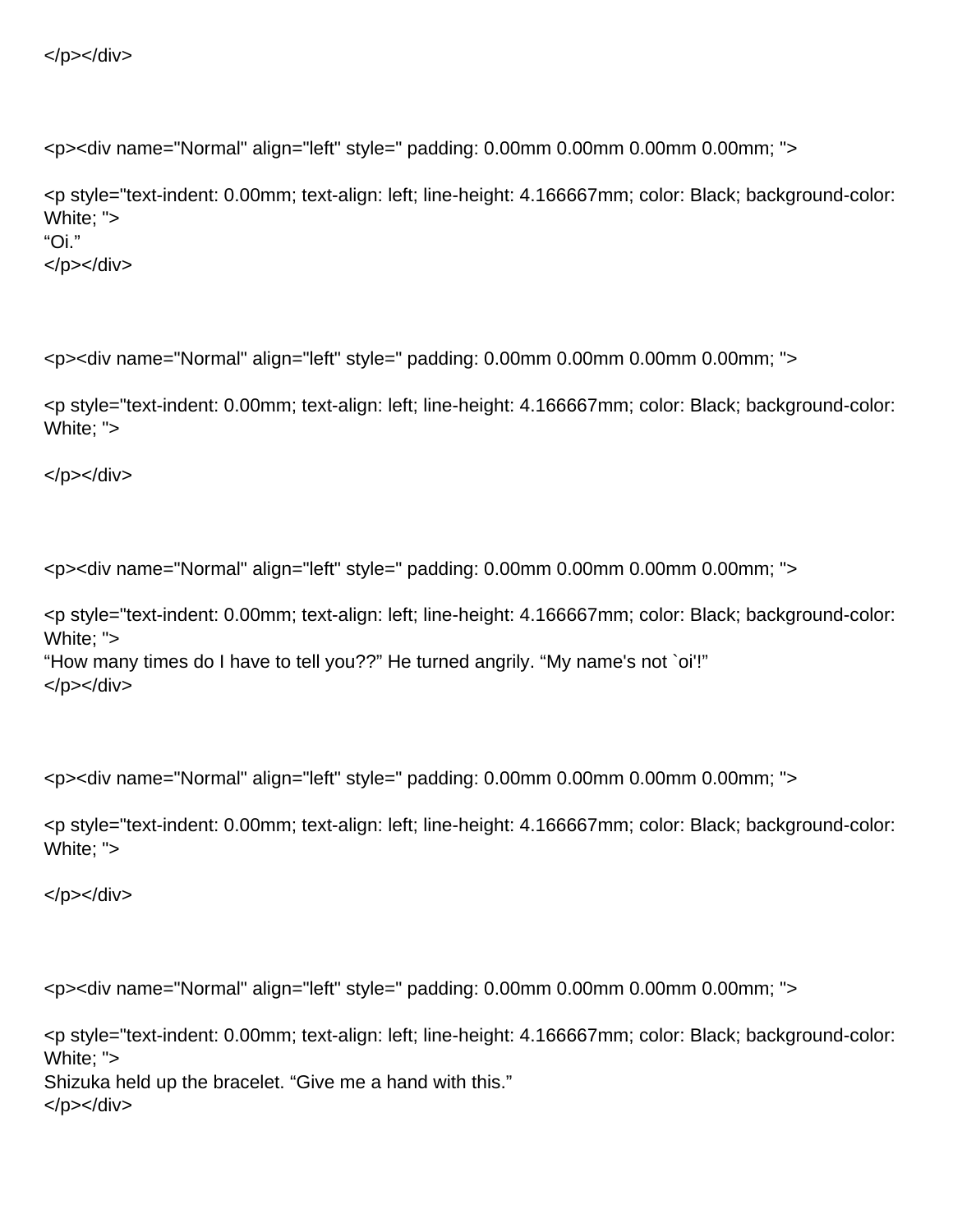<p style="text-indent: 0.00mm; text-align: left; line-height: 4.166667mm; color: Black; background-color: White; ">

</p></div>

<p><div name="Normal" align="left" style=" padding: 0.00mm 0.00mm 0.00mm 0.00mm; ">

<p style="text-indent: 0.00mm; text-align: left; line-height: 4.166667mm; color: Black; background-color: White; ">

"Hasn't anyone ever told you how to ask for something properly?" He scowled and stepped closer, keeping an eye on the creature that was still following from a safe distance. "You have no manners at all. It's a miracle Himawari-chan can find it in her compassionate heart to even look at her with her pure, beautiful eyes~!!"

```
</p></div>
```
<p><div name="Normal" align="left" style=" padding: 0.00mm 0.00mm 0.00mm 0.00mm; ">

<p style="text-indent: 0.00mm; text-align: left; line-height: 4.166667mm; color: Black; background-color: White; ">

</p></div>

<p><div name="Normal" align="left" style=" padding: 0.00mm 0.00mm 0.00mm 0.00mm; ">

<p style="text-indent: 0.00mm; text-align: left; line-height: 4.166667mm; color: Black; background-color: White; ">

Seeing that Watanuki had clearly gotten distracted, Doumeki grabbed one of his friend's hands and placed the bracelet in it. He then held his wrist in front of a startled Watanuki's face. </p></div>

<p><div name="Normal" align="left" style=" padding: 0.00mm 0.00mm 0.00mm 0.00mm; ">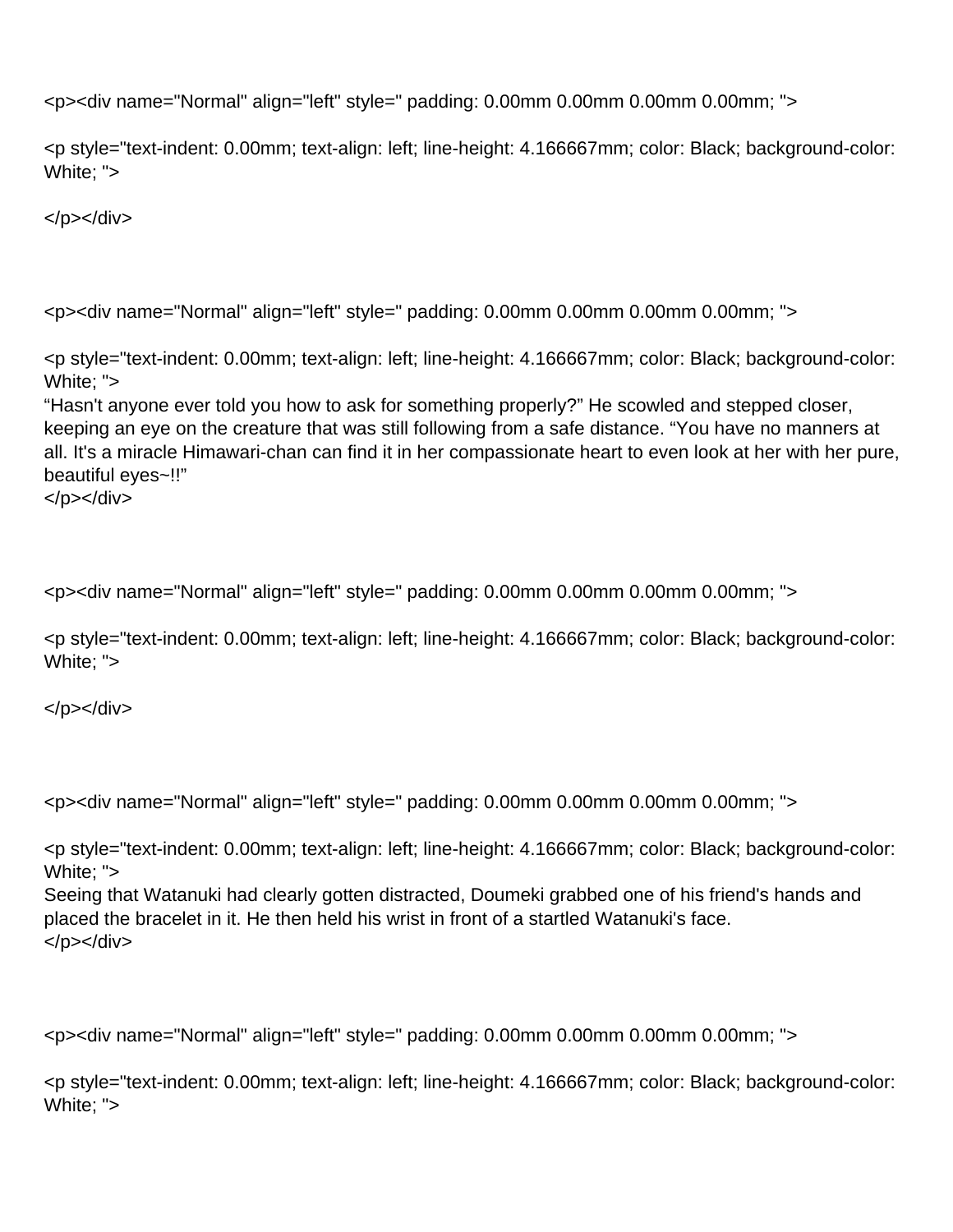<p style="text-indent: 0.00mm; text-align: left; line-height: 4.166667mm; color: Black; background-color: White; "> If looks could kill, the taller boy would have been a bloody mess on the sidewalk. "Did you not just hear what I said about manners!? I'm not your servant, you know!!" </p></div>

<p><div name="Normal" align="left" style=" padding: 0.00mm 0.00mm 0.00mm 0.00mm; ">

<p style="text-indent: 0.00mm; text-align: left; line-height: 4.166667mm; color: Black; background-color: White; ">

</p></div>

<p><div name="Normal" align="left" style=" padding: 0.00mm 0.00mm 0.00mm 0.00mm; ">

<p style="text-indent: 0.00mm; text-align: left; line-height: 4.166667mm; color: Black; background-color: White; ">

"I never said you were." He continued to hold out his arm. </p></div>

<p><div name="Normal" align="left" style=" padding: 0.00mm 0.00mm 0.00mm 0.00mm; ">

<p style="text-indent: 0.00mm; text-align: left; line-height: 4.166667mm; color: Black; background-color: White; ">

</p></div>

<p><div name="Normal" align="left" style=" padding: 0.00mm 0.00mm 0.00mm 0.00mm; ">

<p style="text-indent: 0.00mm; text-align: left; line-height: 4.166667mm; color: Black; background-color: White; ">

Grumbling under his breath, Watanuki grabbed the bracelet by both ends and wrapped it around Doumeki's wrist. He could feel his cheeks get slightly warmer. It made him uncomfortable standing this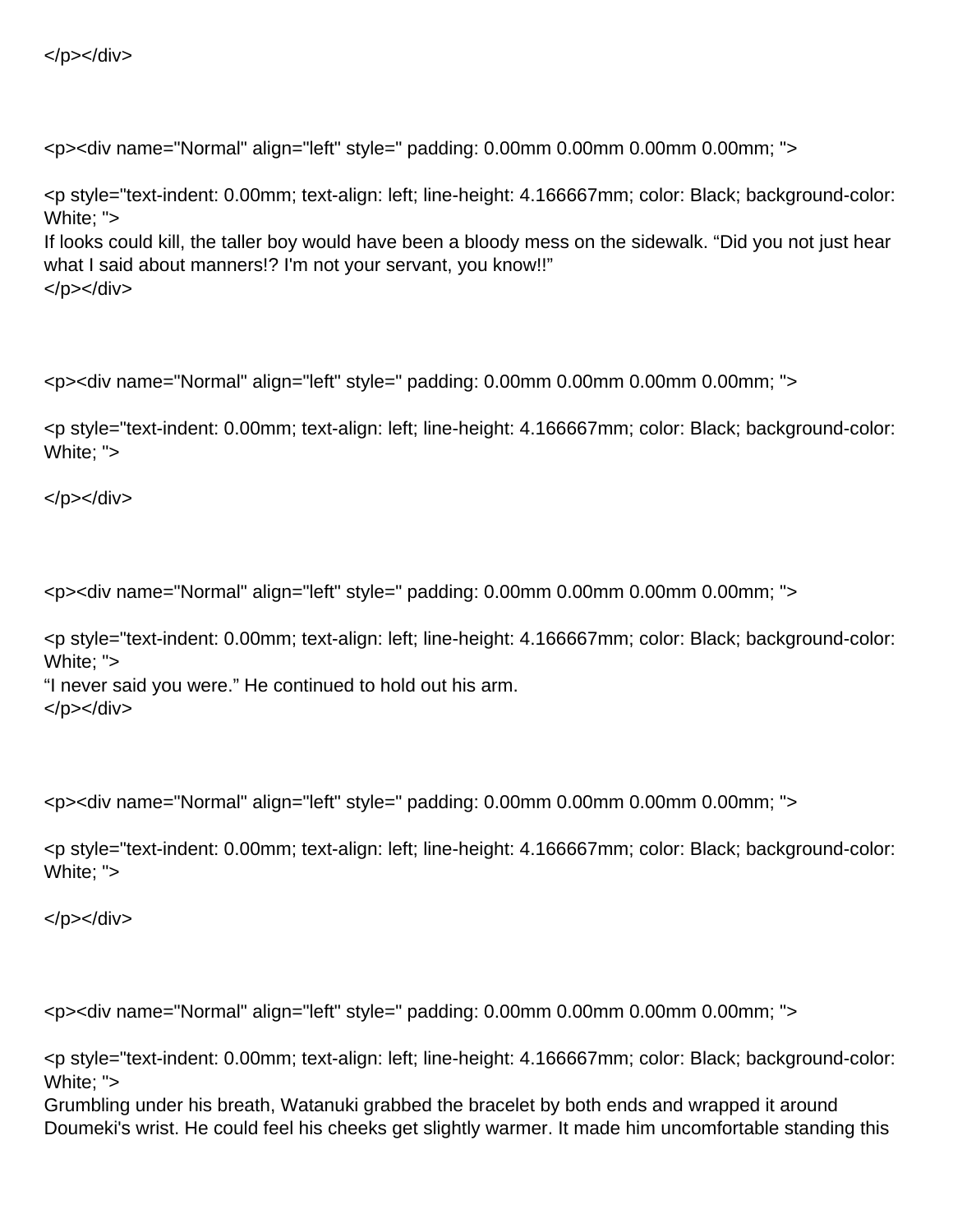close to the other boy. It didn't help that he could hear a group of girls giggle about how cute of a couple they were. "There." When he glanced at Doumeki, he was certain there was the tiniest hint of a smirk. "What's so funny, huh!?" </p></div>

<p><div name="Normal" align="left" style=" padding: 0.00mm 0.00mm 0.00mm 0.00mm; ">

<p style="text-indent: 0.00mm; text-align: left; line-height: 4.166667mm; color: Black; background-color: White; ">

</p></div>

<p><div name="Normal" align="left" style=" padding: 0.00mm 0.00mm 0.00mm 0.00mm; ">

<p style="text-indent: 0.00mm; text-align: left; line-height: 4.166667mm; color: Black; background-color: White; "> "I wasn't laughing." </p></div>

<p><div name="Normal" align="left" style=" padding: 0.00mm 0.00mm 0.00mm 0.00mm; ">

<p style="text-indent: 0.00mm; text-align: left; line-height: 4.166667mm; color: Black; background-color: White; ">

</p></div>

<p><div name="Normal" align="left" style=" padding: 0.00mm 0.00mm 0.00mm 0.00mm; ">

<p style="text-indent: 0.00mm; text-align: left; line-height: 4.166667mm; color: Black; background-color: White; ">

"I saw that look on your face!" He shook his fist, resembling and old man. "Don't lie to me!!" </p></div>

<p><div name="Normal" align="left" style=" padding: 0.00mm 0.00mm 0.00mm 0.00mm; ">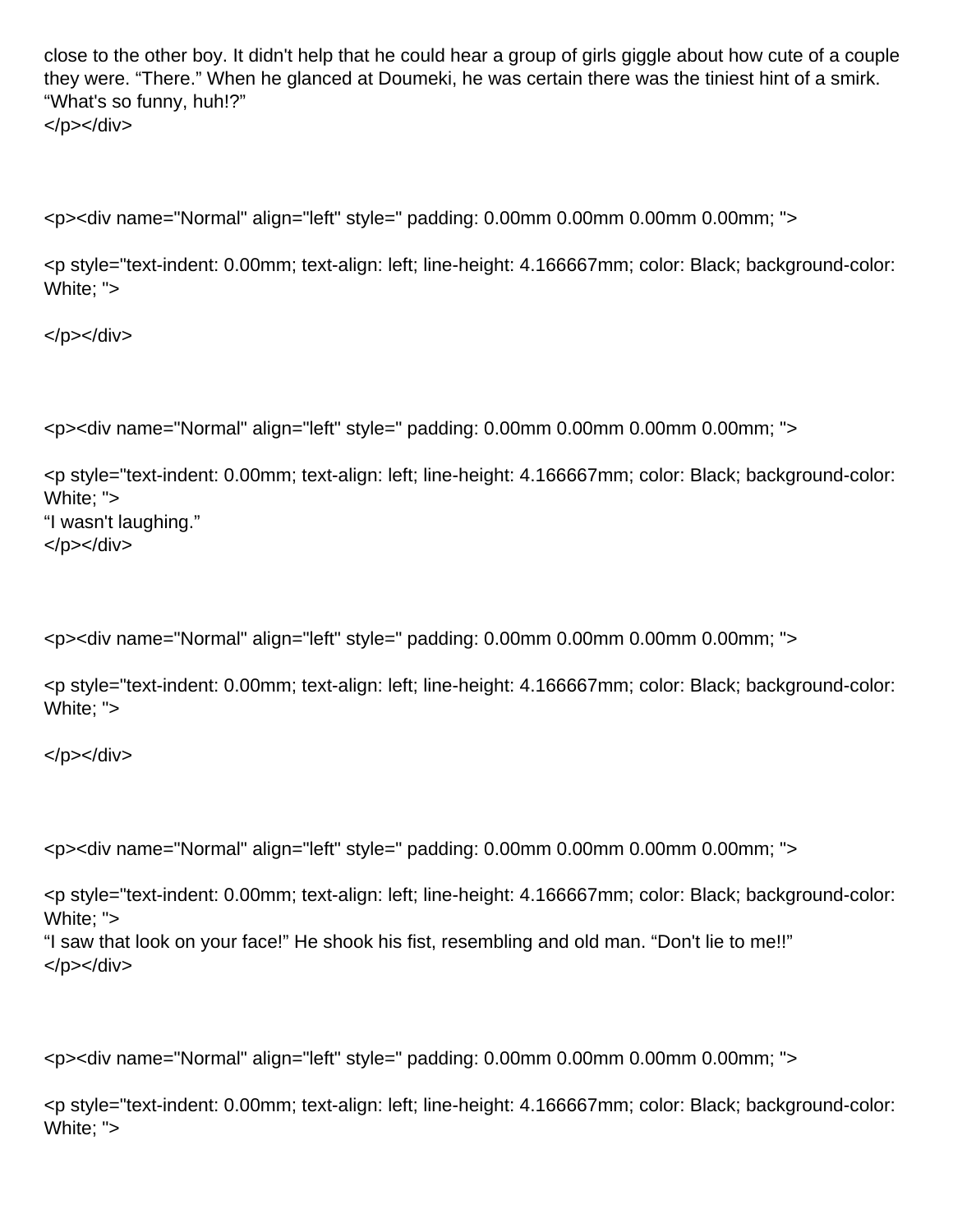</p></div>

<p><div name="Normal" align="left" style=" padding: 0.00mm 0.00mm 0.00mm 0.00mm; ">

<p style="text-indent: 0.00mm; text-align: left; line-height: 4.166667mm; color: Black; background-color: White; "> "What's that on your wrist?" </p></div>

<p><div name="Normal" align="left" style=" padding: 0.00mm 0.00mm 0.00mm 0.00mm; ">

<p style="text-indent: 0.00mm; text-align: left; line-height: 4.166667mm; color: Black; background-color: White; ">

</p></div>

<p><div name="Normal" align="left" style=" padding: 0.00mm 0.00mm 0.00mm 0.00mm; ">

<p style="text-indent: 0.00mm; text-align: left; line-height: 4.166667mm; color: Black; background-color: White; ">

"You're not listening to me!!" He waved his arms around in frustration. </p></div>

<p><div name="Normal" align="left" style=" padding: 0.00mm 0.00mm 0.00mm 0.00mm; ">

<p style="text-indent: 0.00mm; text-align: left; line-height: 4.166667mm; color: Black; background-color: White; ">

</p></div>

<p><div name="Normal" align="left" style=" padding: 0.00mm 0.00mm 0.00mm 0.00mm; ">

<p style="text-indent: 0.00mm; text-align: left; line-height: 4.166667mm; color: Black; background-color: White; ">

Instead of waiting for Kimihiro to calm down, he grabbed the boy's left wrist and examined it. The boy tried to pull away, but Doumeki had a firm grip. It seemed the bracelet he was given had a twin.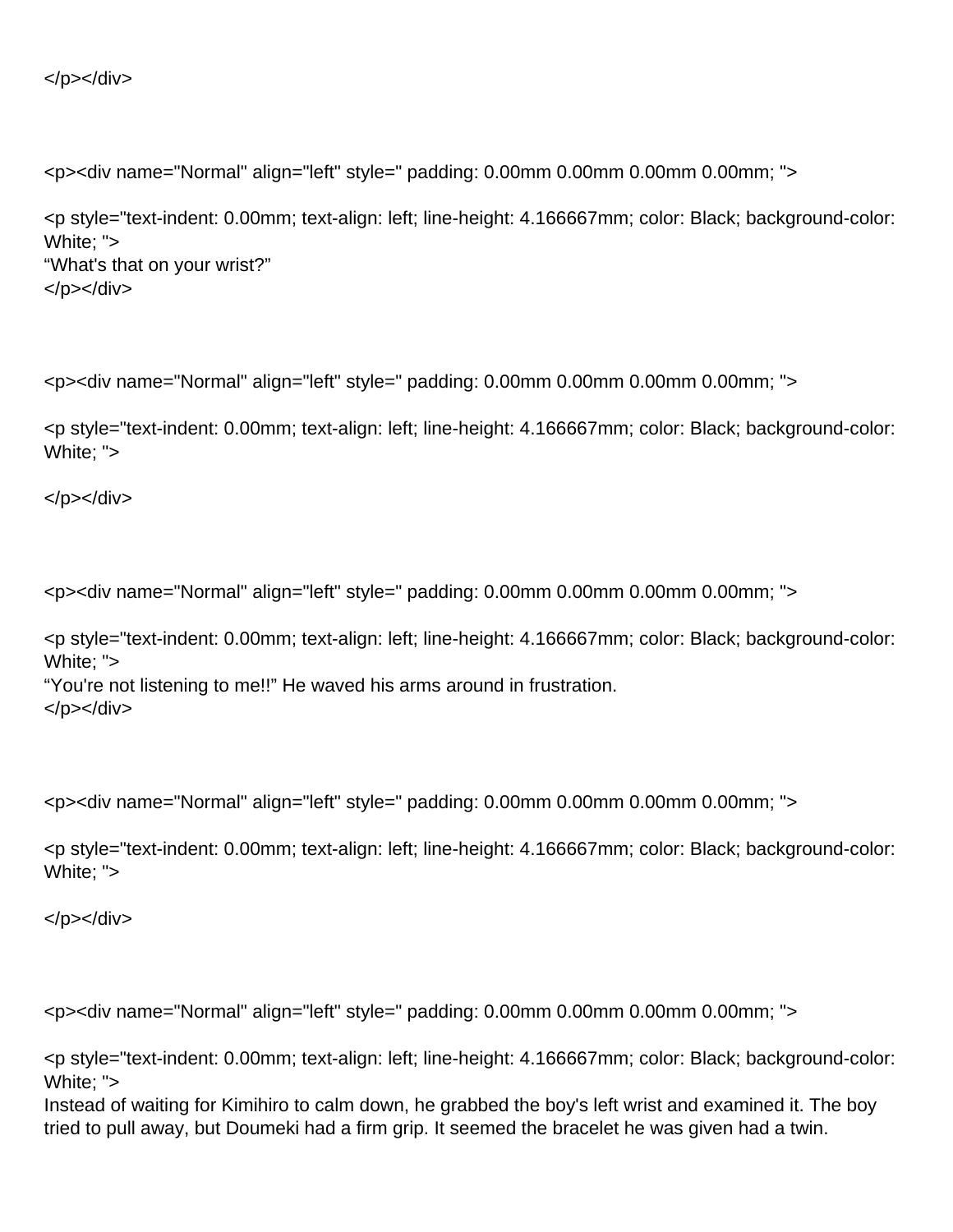Watanuki's looked exactly the same, except his butterfly was reversed. Suddenly realized that it wasn't a butterfly with it's wings folded, but a single half of a whole. They each wore the opposing half. </p></div>

<p><div name="Normal" align="left" style=" padding: 0.00mm 0.00mm 0.00mm 0.00mm; ">

<p style="text-indent: 0.00mm; text-align: left; line-height: 4.166667mm; color: Black; background-color: White; ">

</p></div>

<p><div name="Normal" align="left" style=" padding: 0.00mm 0.00mm 0.00mm 0.00mm; ">

<p style="text-indent: 0.00mm; text-align: left; line-height: 4.166667mm; color: Black; background-color: White; ">

Watanuki's face was bright red when he was finally able to yank his hand away. He looked the other way and massaged his wrist. "Were you trying to pull my arm out of its socket??" </p></div>

<p><div name="Normal" align="left" style=" padding: 0.00mm 0.00mm 0.00mm 0.00mm; ">

<p style="text-indent: 0.00mm; text-align: left; line-height: 4.166667mm; color: Black; background-color: White; ">

</p></div>

<p><div name="Normal" align="left" style=" padding: 0.00mm 0.00mm 0.00mm 0.00mm; ">

<p style="text-indent: 0.00mm; text-align: left; line-height: 4.166667mm; color: Black; background-color: White; "> "What are these bracelets?" </p></div>

<p><div name="Normal" align="left" style=" padding: 0.00mm 0.00mm 0.00mm 0.00mm; ">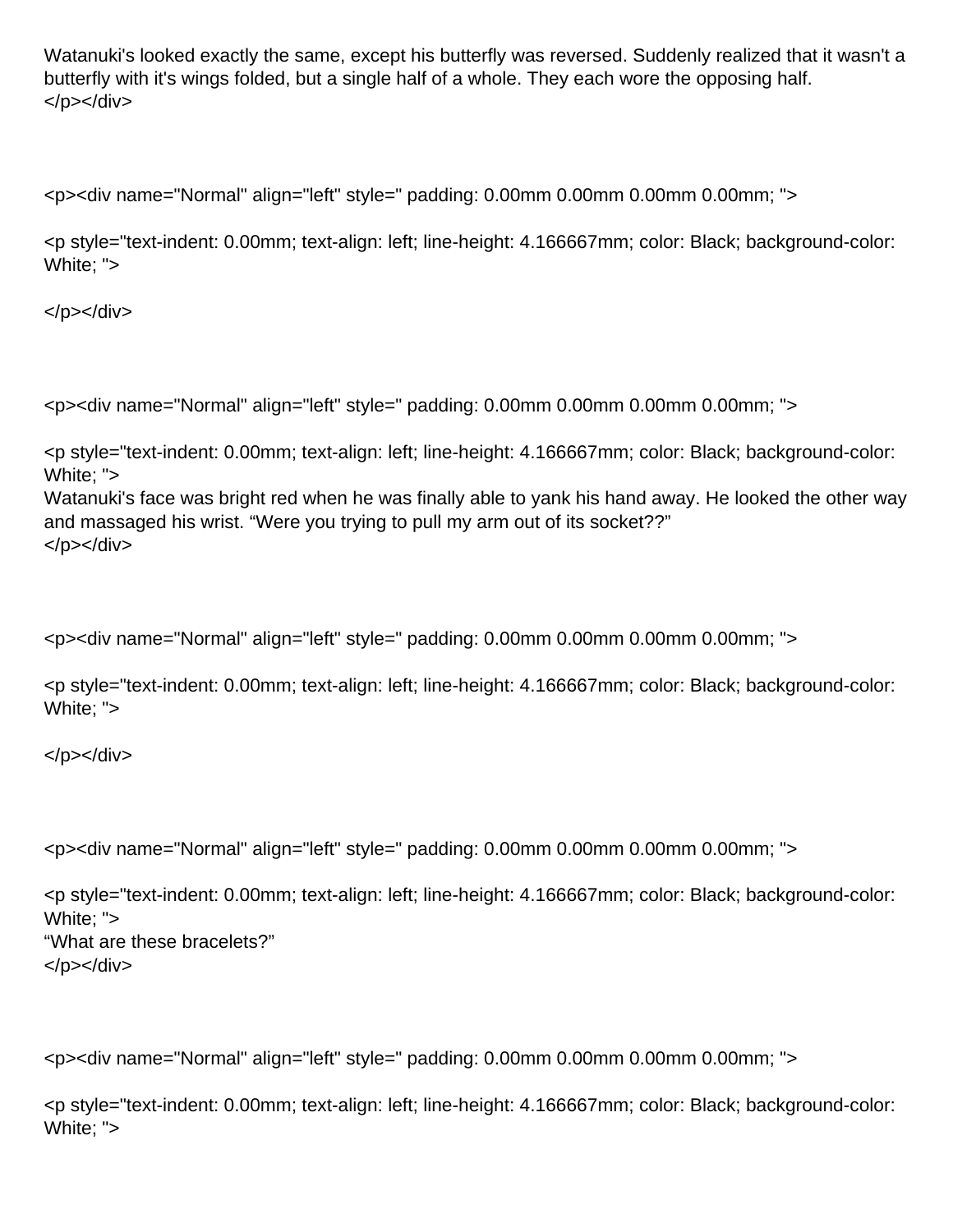```
</p></div>
```
<p style="text-indent: 0.00mm; text-align: left; line-height: 4.166667mm; color: Black; background-color: White; "> "I already told you, I don't know!" </p></div>

<p><div name="Normal" align="left" style=" padding: 0.00mm 0.00mm 0.00mm 0.00mm; ">

<p style="text-indent: 0.00mm; text-align: left; line-height: 4.166667mm; color: Black; background-color: White; ">

</p></div>

<p><div name="Normal" align="left" style=" padding: 0.00mm 0.00mm 0.00mm 0.00mm; ">

<p style="text-indent: 0.00mm; text-align: left; line-height: 4.166667mm; color: Black; background-color: White: "> Doumeki began walking once more.

</p></div>

<p><div name="Normal" align="left" style=" padding: 0.00mm 0.00mm 0.00mm 0.00mm; ">

<p style="text-indent: 0.00mm; text-align: left; line-height: 4.166667mm; color: Black; background-color: White; ">

</p></div>

<p><div name="Normal" align="left" style=" padding: 0.00mm 0.00mm 0.00mm 0.00mm; ">

<p style="text-indent: 0.00mm; text-align: left; line-height: 4.166667mm; color: Black; background-color: White; ">

Trailing after him, Watanuki kept his distance without straying to far from his protection. The creature was still close.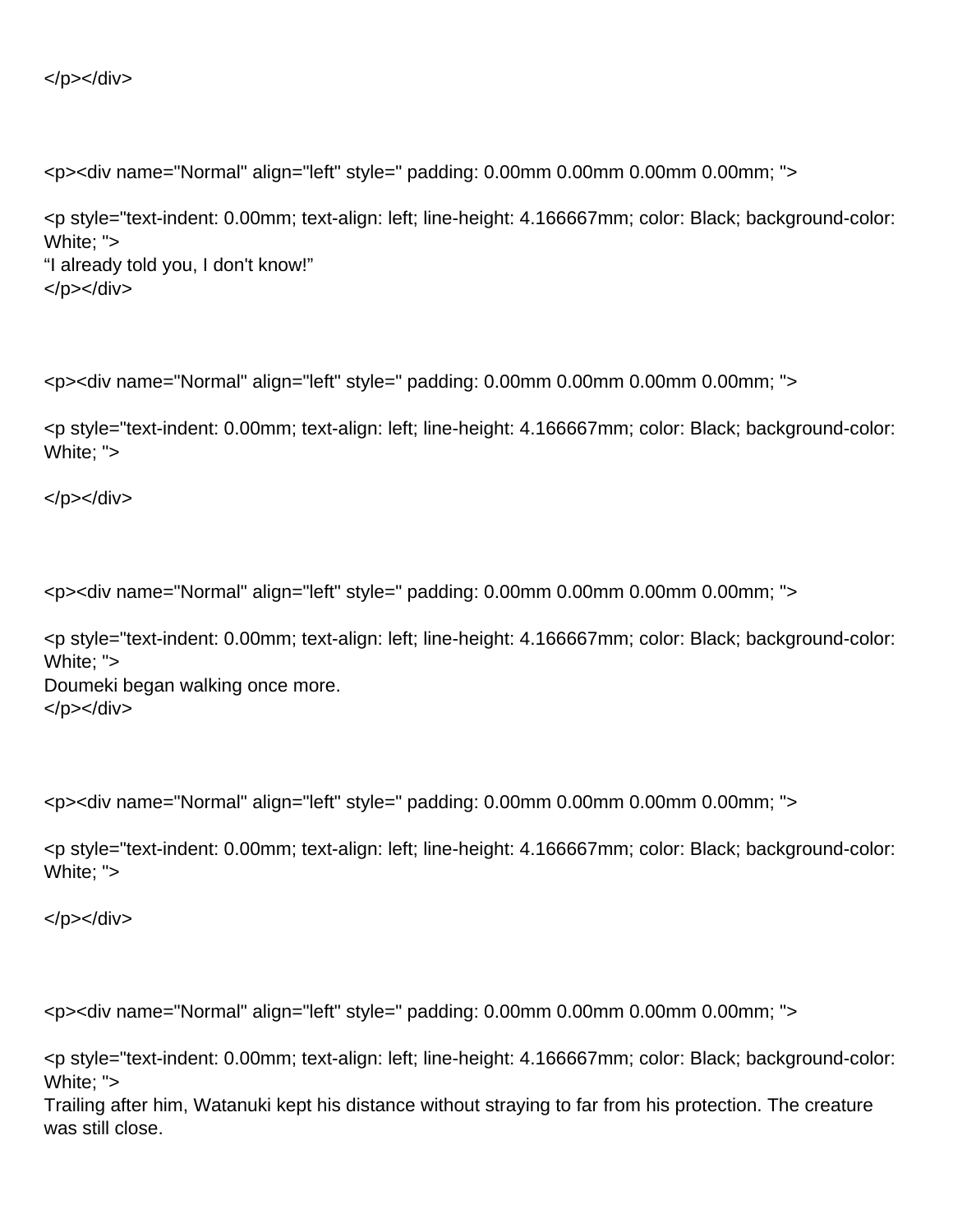```
</p></div>
```
<p style="text-indent: 0.00mm; text-align: left; line-height: 4.166667mm; color: Black; background-color: White; ">

</p></div>

<p><div name="Normal" align="left" style=" padding: 0.00mm 0.00mm 0.00mm 0.00mm; ">

<p style="text-indent: 0.00mm; text-align: left; line-height: 4.166667mm; color: Black; background-color: White; ">

 $\le$ i>How dare he just grab my arm like that!? What business does he have grabbing  $\le$ /i>my i> arm?? I could have been just wearing a watch for all he knew!</i> He continued grumbling the rest of the way. </p></div>

<p><div name="Normal" align="left" style=" padding: 0.00mm 0.00mm 0.00mm 0.00mm; ">

<p style="text-indent: 0.00mm; text-align: left; line-height: 4.166667mm; color: Black; background-color: White; ">

</p></div>

<p><div name="Normal" align="left" style=" padding: 0.00mm 0.00mm 0.00mm 0.00mm; ">

<p style="text-indent: 0.00mm; text-align: left; line-height: 4.166667mm; color: Black; background-color: White; ">

When they reached the building that Watanuki lived in, they came to a halt. The sun would be setting soon, and he was glad to be home before dark. Yuuko had said he would be done for the day after he delivered the bracelet.

</p></div>

<p><div name="Normal" align="left" style=" padding: 0.00mm 0.00mm 0.00mm 0.00mm; ">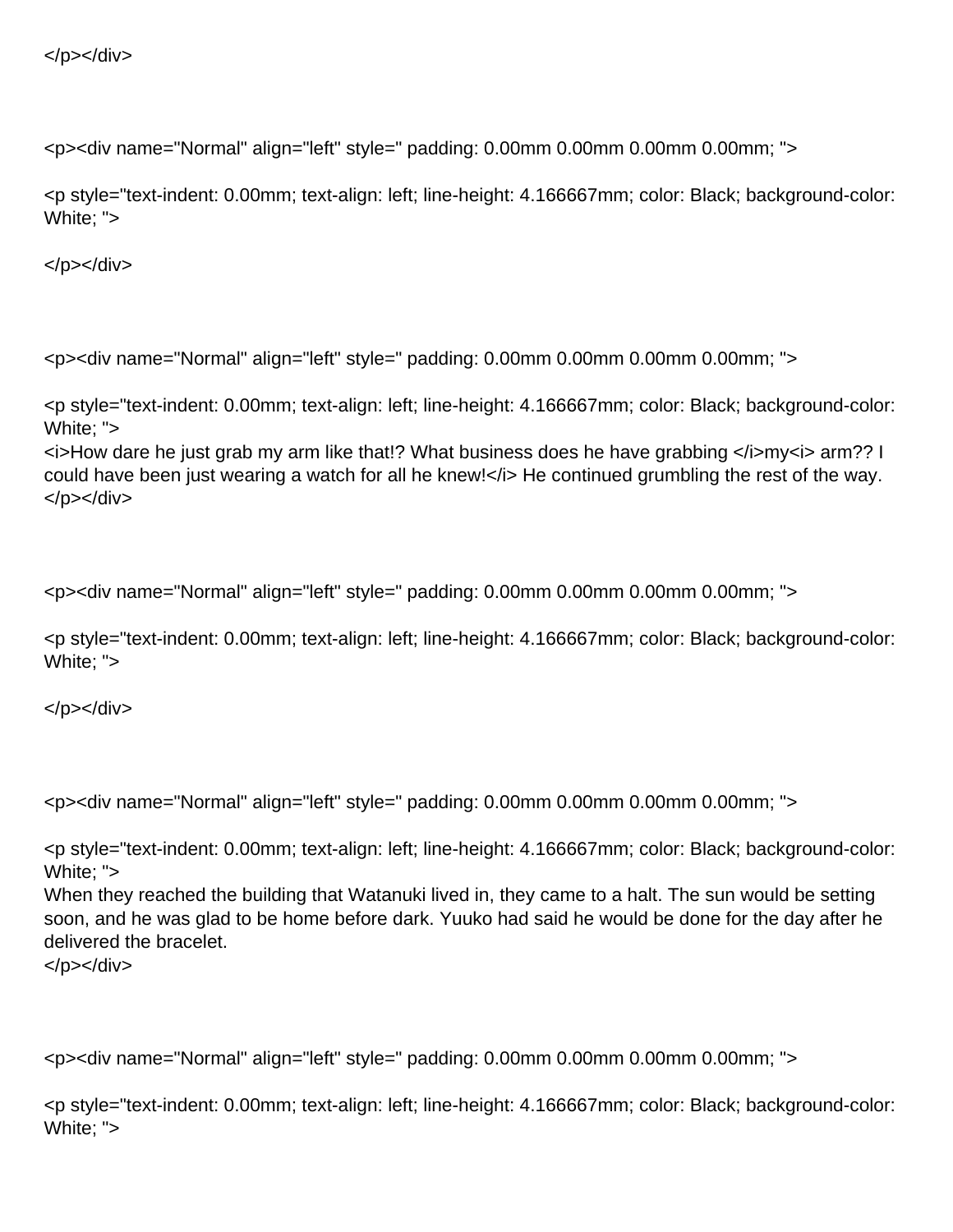```
</p></div>
```
<p style="text-indent: 0.00mm; text-align: left; line-height: 4.166667mm; color: Black; background-color: White; "> "Well, this is it." The shorter boy waved his hand in the direction of the apartments. "I guess you can go home now." </p></div>

<p><div name="Normal" align="left" style=" padding: 0.00mm 0.00mm 0.00mm 0.00mm; ">

<p style="text-indent: 0.00mm; text-align: left; line-height: 4.166667mm; color: Black; background-color: White; ">

</p></div>

<p><div name="Normal" align="left" style=" padding: 0.00mm 0.00mm 0.00mm 0.00mm; ">

```
<p style="text-indent: 0.00mm; text-align: left; line-height: 4.166667mm; color: Black; background-color:
White; ">
\frac{1}{2}</p></div>
```
<p><div name="Normal" align="left" style=" padding: 0.00mm 0.00mm 0.00mm 0.00mm; ">

<p style="text-indent: 0.00mm; text-align: left; line-height: 4.166667mm; color: Black; background-color: White; ">

</p></div>

<p><div name="Normal" align="left" style=" padding: 0.00mm 0.00mm 0.00mm 0.00mm; ">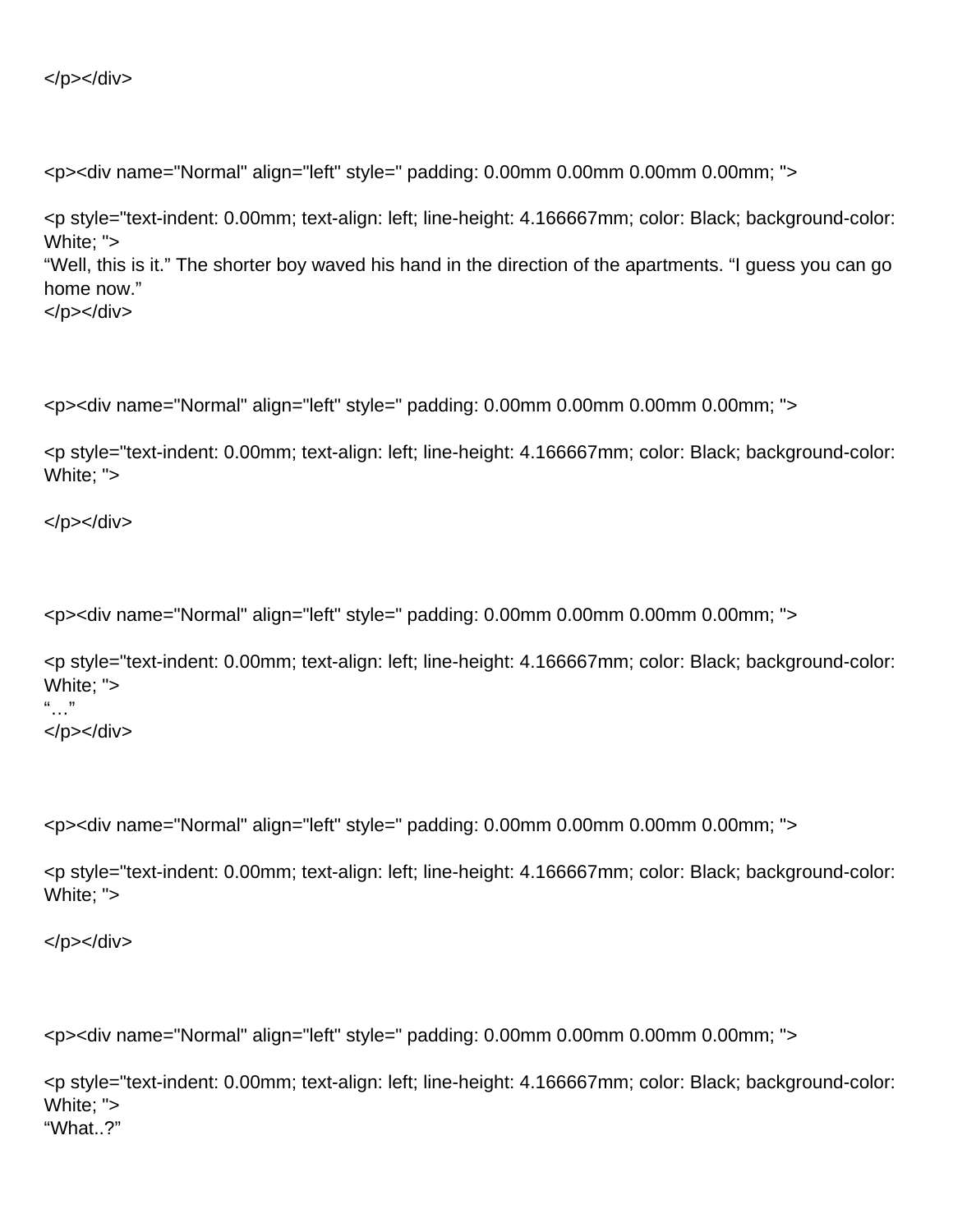```
</p></div>
```
<p style="text-indent: 0.00mm; text-align: left; line-height: 4.166667mm; color: Black; background-color: White; ">

</p></div>

<p><div name="Normal" align="left" style=" padding: 0.00mm 0.00mm 0.00mm 0.00mm; ">

<p style="text-indent: 0.00mm; text-align: left; line-height: 4.166667mm; color: Black; background-color: White; "> "I'm thirsty." </p></div>

<p><div name="Normal" align="left" style=" padding: 0.00mm 0.00mm 0.00mm 0.00mm; ">

<p style="text-indent: 0.00mm; text-align: left; line-height: 4.166667mm; color: Black; background-color: White; ">

</p></div>

<p><div name="Normal" align="left" style=" padding: 0.00mm 0.00mm 0.00mm 0.00mm; ">

<p style="text-indent: 0.00mm; text-align: left; line-height: 4.166667mm; color: Black; background-color: White; "> Watanuki's jaw nearly dropped. "What do you expect <i>me</i> to do about it??" </p></div>

<p><div name="Normal" align="left" style=" padding: 0.00mm 0.00mm 0.00mm 0.00mm; ">

<p style="text-indent: 0.00mm; text-align: left; line-height: 4.166667mm; color: Black; background-color: White; ">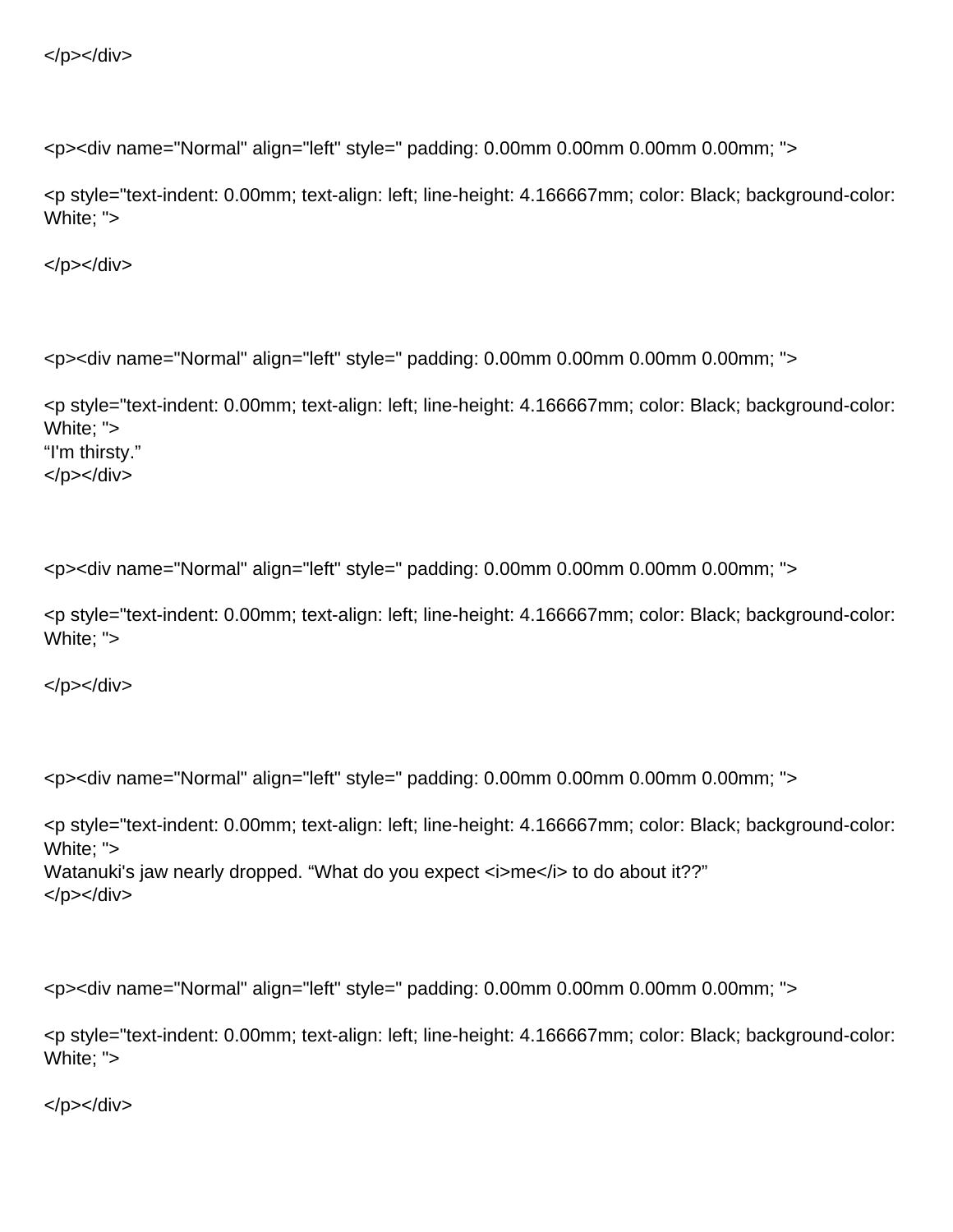<p style="text-indent: 0.00mm; text-align: left; line-height: 4.166667mm; color: Black; background-color: White; "> "Do you have any tea?" </p></div>

<p><div name="Normal" align="left" style=" padding: 0.00mm 0.00mm 0.00mm 0.00mm; ">

<p style="text-indent: 0.00mm; text-align: left; line-height: 4.166667mm; color: Black; background-color: White; ">

</p></div>

<p><div name="Normal" align="left" style=" padding: 0.00mm 0.00mm 0.00mm 0.00mm; ">

<p style="text-indent: 0.00mm; text-align: left; line-height: 4.166667mm; color: Black; background-color: White; ">

"Of course I- No, go home and drink your own tea! I already told you I'm not your servant!!" By the end of the sentence, the boy was throwing such a fit, it looked like he was having a seizure. Once he came to his senses, he realized that Doumeki had already started walking toward the entrance. "Where do you think you're going!?" </p></div>

<p><div name="Normal" align="left" style=" padding: 0.00mm 0.00mm 0.00mm 0.00mm; ">

<p style="text-indent: 0.00mm; text-align: left; line-height: 4.166667mm; color: Black; background-color: White; ">

</p></div>

<p><div name="Normal" align="left" style=" padding: 0.00mm 0.00mm 0.00mm 0.00mm; ">

<p style="text-indent: 0.00mm; text-align: left; line-height: 4.166667mm; color: Black; background-color: White; "> \*\*\*Chapter One - End\*\*\* </p></div>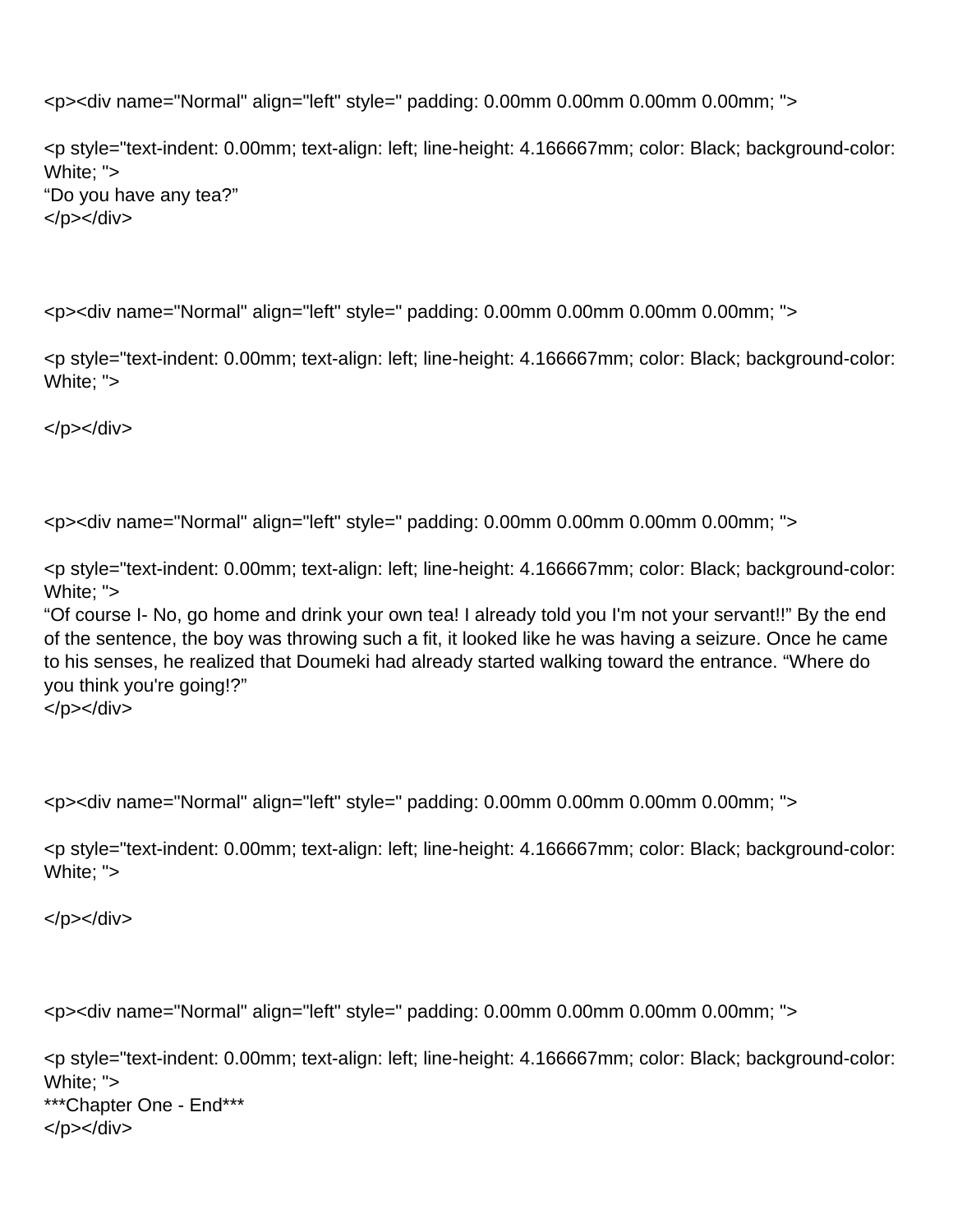<p style="text-indent: 0.00mm; text-align: left; line-height: 4.166667mm; color: Black; background-color: White; ">

</p></div>

<p><div name="Normal" align="left" style=" padding: 0.00mm 0.00mm 0.00mm 0.00mm; ">

<p style="text-indent: 0.00mm; text-align: left; line-height: 4.166667mm; color: Black; background-color: White: ">

So what do you all think? Did I do a decent job or have I destroyed all that is beautiful in the world of xxxHOLiC? I didn't realize capturing Watanuki's little freak outs would be so difficult. It's not easy to describe the different ways he tweaks out when he feels, well, any sort of emotion. With Doumeki, I had the opposite problem. It's hard to have a lot of variation with him, since he has so little to begin with. <3 The seemingly emotionless stud that he is. I don't know where the bracelet idea came from or where it's going, but let's all hope things turn out interesting. </p></div>

<p><div name="Normal" align="left" style=" padding: 0.00mm 0.00mm 0.00mm 0.00mm; ">

<p style="text-indent: 0.00mm; text-align: left; line-height: 4.166667mm; color: Black; background-color: White; ">

</p></div>

<p><div name="Normal" align="left" style=" padding: 0.00mm 0.00mm 0.00mm 0.00mm; ">

<p style="text-indent: 0.00mm; text-align: left; line-height: 4.166667mm; color: Black; background-color: White; ">

Oh, and about the dish Doumeki asks, well, tells Watanuki to make for him. It's some sort of eel stew. I'm only assuming it's a pain to make, since I never have liked Asian cooking and know very little about it. I found a nice little site with a few different Japanese recipes and chose that one. Hopefully I chose right.  $\mathcal{M}$ ;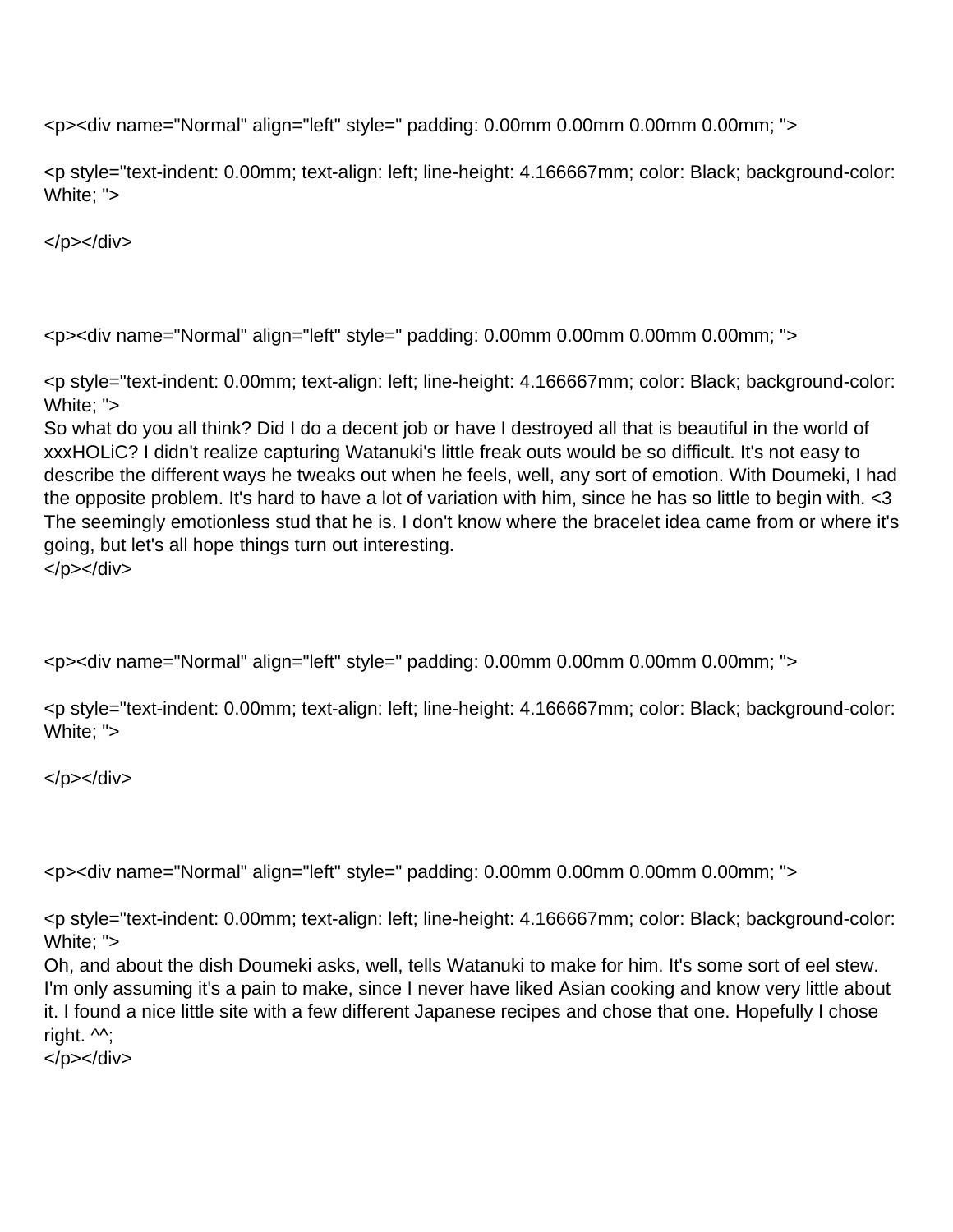<p style="text-indent: 0.00mm; text-align: left; line-height: 4.166667mm; color: Black; background-color: White; ">

</p></div>

<p><div name="Normal" align="left" style=" padding: 0.00mm 0.00mm 0.00mm 0.00mm; ">

<p style="text-indent: 0.00mm; text-align: left; line-height: 4.166667mm; color: Black; background-color: White; "> Here's the URL to that site, if you're interested: [http://www.tsuji.ac.jp/hp/jpn/jp\\_e/osaka/home.html](http://www.tsuji.ac.jp/hp/jpn/jp_e/osaka/home.html) </p></div>

<p><div name="Normal" align="left" style=" padding: 0.00mm 0.00mm 0.00mm 0.00mm; ">

<p style="text-indent: 0.00mm; text-align: left; line-height: 4.166667mm; color: Black; background-color: White; ">

</p></div>

<p><div name="Normal" align="left" style=" padding: 0.00mm 0.00mm 0.00mm 0.00mm; ">

<p style="text-indent: 0.00mm; text-align: left; line-height: 4.166667mm; color: Black; background-color: White; "> Next chapter: The boys are alone in Watanuki's apartment! <3 </p></div>

<p><div name="Normal" align="left" style=" padding: 0.00mm 0.00mm 0.00mm 0.00mm; ">

<p style="text-indent: 0.00mm; text-align: left; line-height: 4.166667mm; color: Black; background-color: White; ">

</p></div>

<p><div name="Normal" align="left" style=" padding: 0.00mm 0.00mm 0.00mm 0.00mm; ">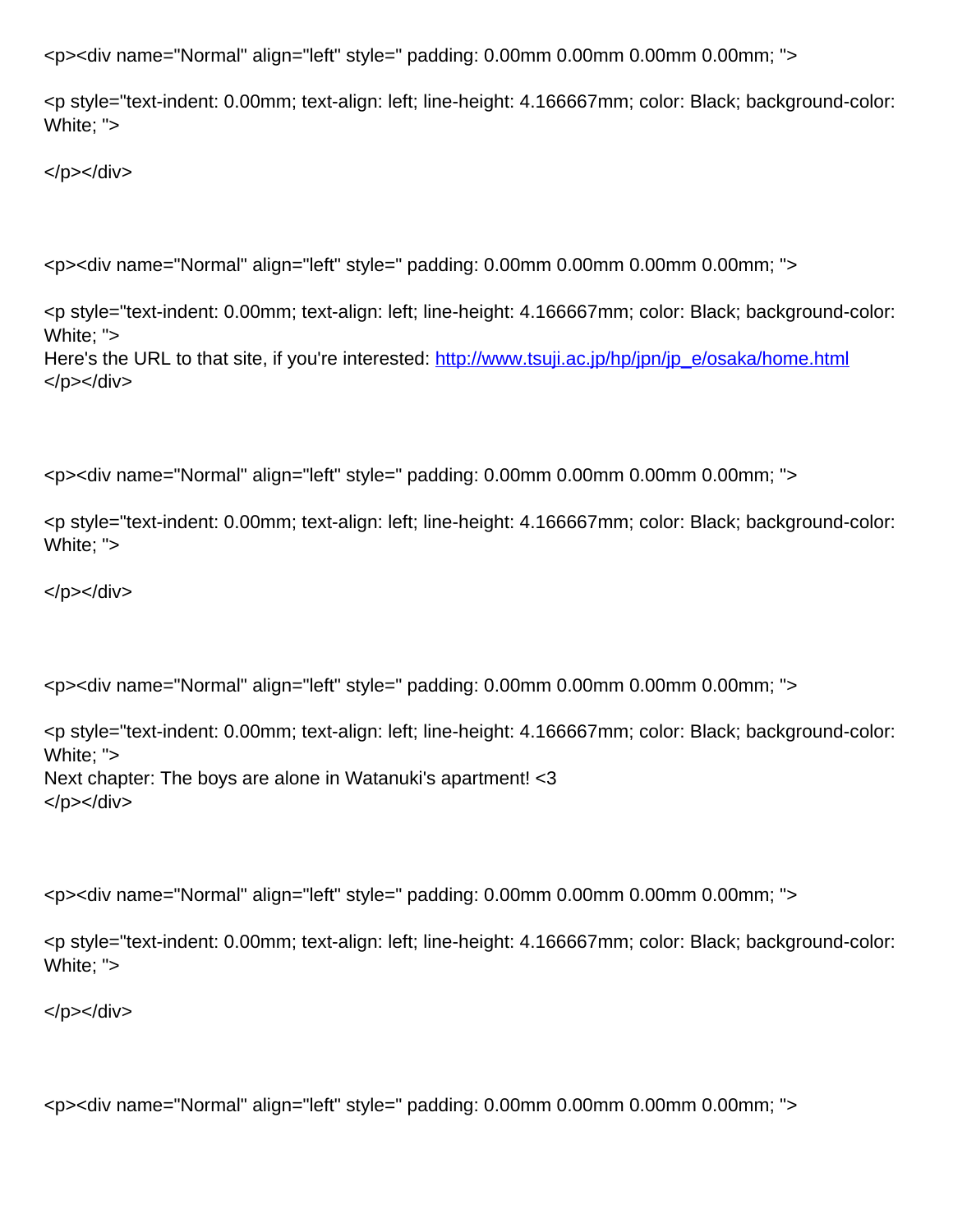<p style="text-indent: 0.00mm; text-align: left; line-height: 4.166667mm; color: Black; background-color: White: "> Please review. It not only makes me happy, but it really does inspire me to write more! </p></div>

<p><div name="Normal" align="left" style=" padding: 0.00mm 0.00mm 0.00mm 0.00mm; ">

<p style="text-indent: 0.00mm; text-align: left; line-height: 4.166667mm; color: Black; background-color: White; ">

</p></div>

<p><div name="Normal" align="left" style=" padding: 0.00mm 0.00mm 0.00mm 0.00mm; ">

<p style="text-indent: 0.00mm; text-align: left; line-height: 4.166667mm; color: Black; background-color: White; ">

</p></div>

<p><div name="Normal" align="left" style=" padding: 0.00mm 0.00mm 0.00mm 0.00mm; ">

<p style="text-indent: 0.00mm; text-align: left; line-height: 4.166667mm; color: Black; background-color: White; ">

</p></div>

<p><div name="Normal" align="left" style=" padding: 0.00mm 0.00mm 0.00mm 0.00mm; ">

<p style="text-indent: 0.00mm; text-align: left; line-height: 4.166667mm; color: Black; background-color: White; ">

 $<$ /p> $<$ /div>

<!--Section Ends-->

<!-- <hr>